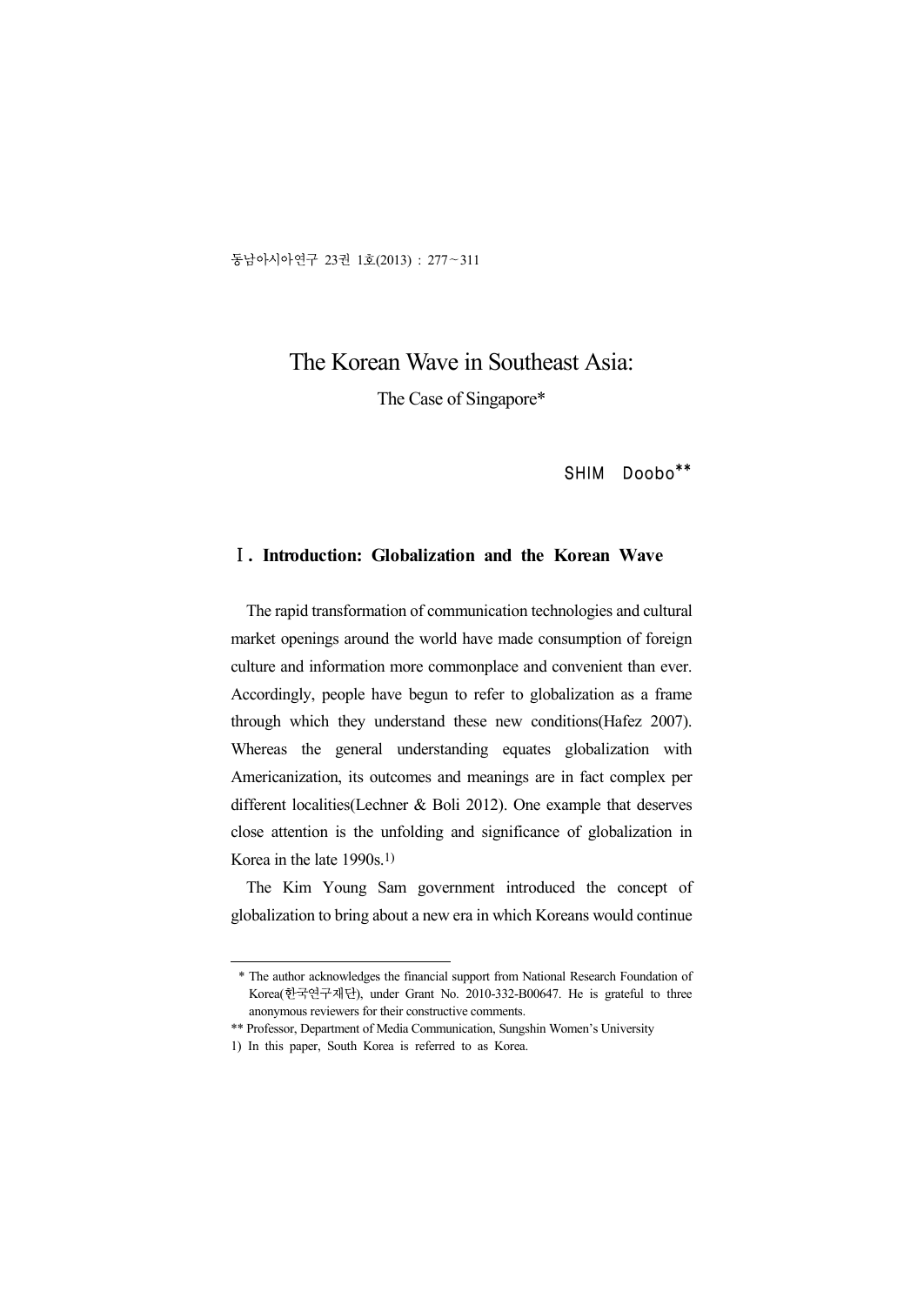to embrace socioeconomic development. The government and globalization were both blamed for the 1997 Asian financial crisis, however, in which millions of local people swiftly became unemployed. Globalization took a positive turn and was welcomed among Koreans when it began to introduce "resources" that served to comfort the country's broken heart. Advances in media technology brought about easier access to the stellar performances of national sport heroes such as golfer Se Ri Pak(박세리) and baseball player Chan Ho Park(박찬호) who were distinguishing themselves on the international stage. One unforgettable image that restored national pride was of Se Ri Pak, during the 1998 U.S. Women's Open, hitting a shot from the edge of a water hazard—after removing her shoes. Koreans, who were enduring possibly the most dismal era in modern Korean history, empathized with Pak when she approached this difficult shot with intelligence and determination. When she won the championship, Koreans took her success as a reason to hope for a better future.

Globalization also opened up media markets in the rest of Asia, and Korean pop stars became all the rage in China, Taiwan and Hong Kong. The foreign media began to call this phenomenon "Korean Wave," news that was widely reported in Korea(Shim 2006). That the Korean Wave began during a period of national ups and downs, in the era of globalization, contextualizes the plethora of nationalist sentiments around Korean Wave discourse in Korea. Some have praised the Korean Wave as the most proud accomplishment in the nation's 5,000-year history(한형조 2006); others have said that the Korean Wave symbolizes the rise of the Korean nation in the modern era(조한혜정 2002). Surrounded by these discourses, the phenomenon has become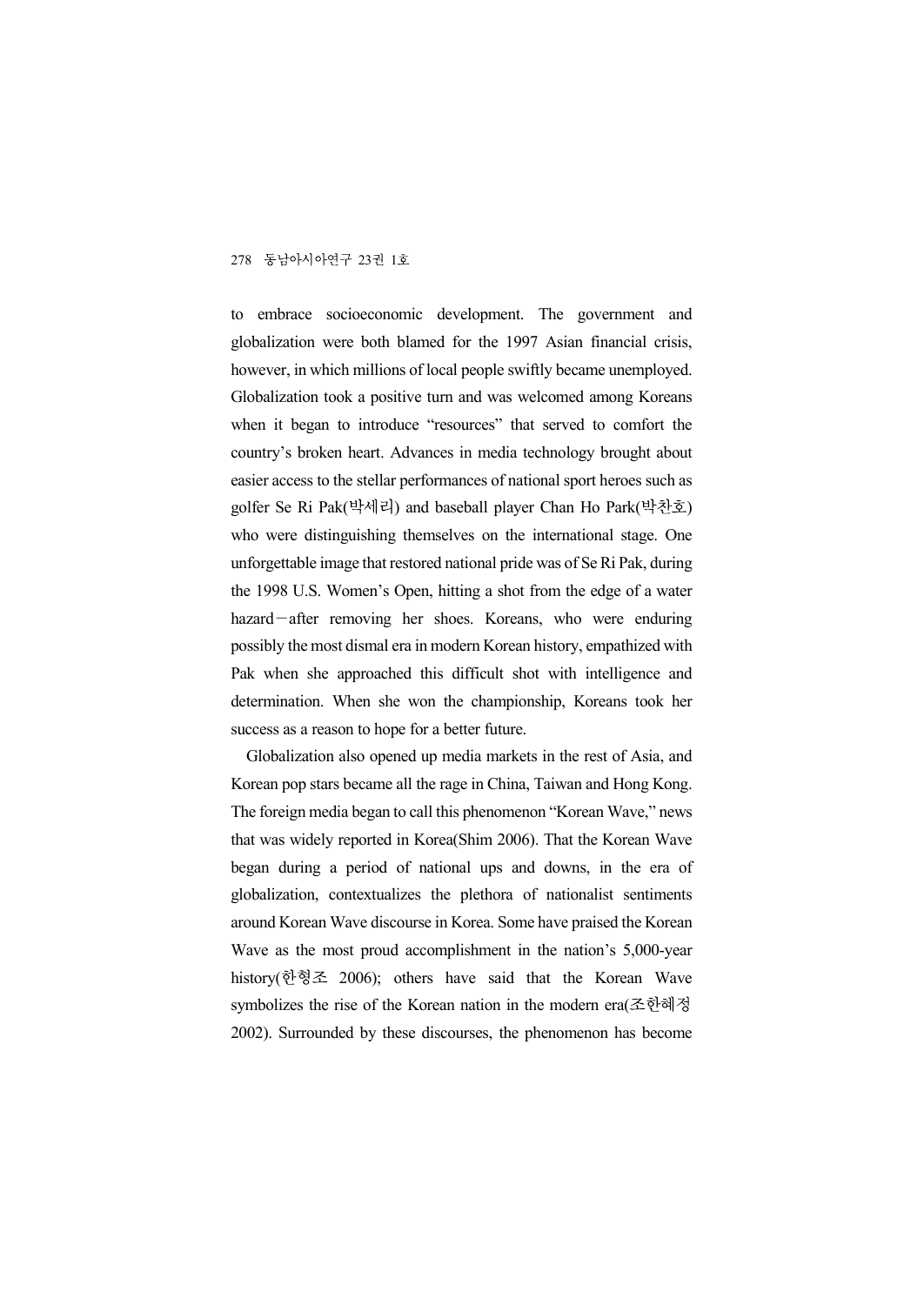understood to provide a condition of advancing national interests.

With such a nationalist sentiment, the Korean media's coverage of Korean Wave has tended to focus on powerful nations. For example, whereas the flash mob staged by European fans of Korean popular culture in Paris, France, in 2011 made headlines for days in the Korean media, similar happenings in Jakarta, Indonesia, only a few years earlier went unnoticed. *Chosun Ilbo* reported on the K-pop themed concert in Paris in 2011:

*A new history of Korean pop music* was written on 10 June 2011, with the SM Entertainment-affiliated musicians' successful concert in Paris, France *The K-Pop Invasion* has just started(송혜진 2012) (emphasis mine).

The mainstream media attaches a special meaning to a mere concert. By coining the term "K-Pop Invasion" taking its cue from the British Invasion of the 1960s, *Chosun Ilbo* wishes to compare Korean musicians' concert with the achievement of the Beatles and Rolling Stones. This reporting style is in sharp contrast with that on Indonesia. More than 800 people convened a flash mob for Psy's "Gangnam Style" in Jakarta on 9 September 2012; this was one of the largest flash mobs in the world so far(*Jakarta Post* 2012). The mainstream media in Korea, however, gave only passing mention to this event.

When the Korean media reported, with much anxiety and in great detail, that the Korean Wave was beginning to wane in 2007, the stories were referring to the Korean Wave in China and Japan; the Korean media did not take note of the fact that Korean Wave fever was in fact expanding in Cambodia, Myanmar, and Brunei. Since that time, the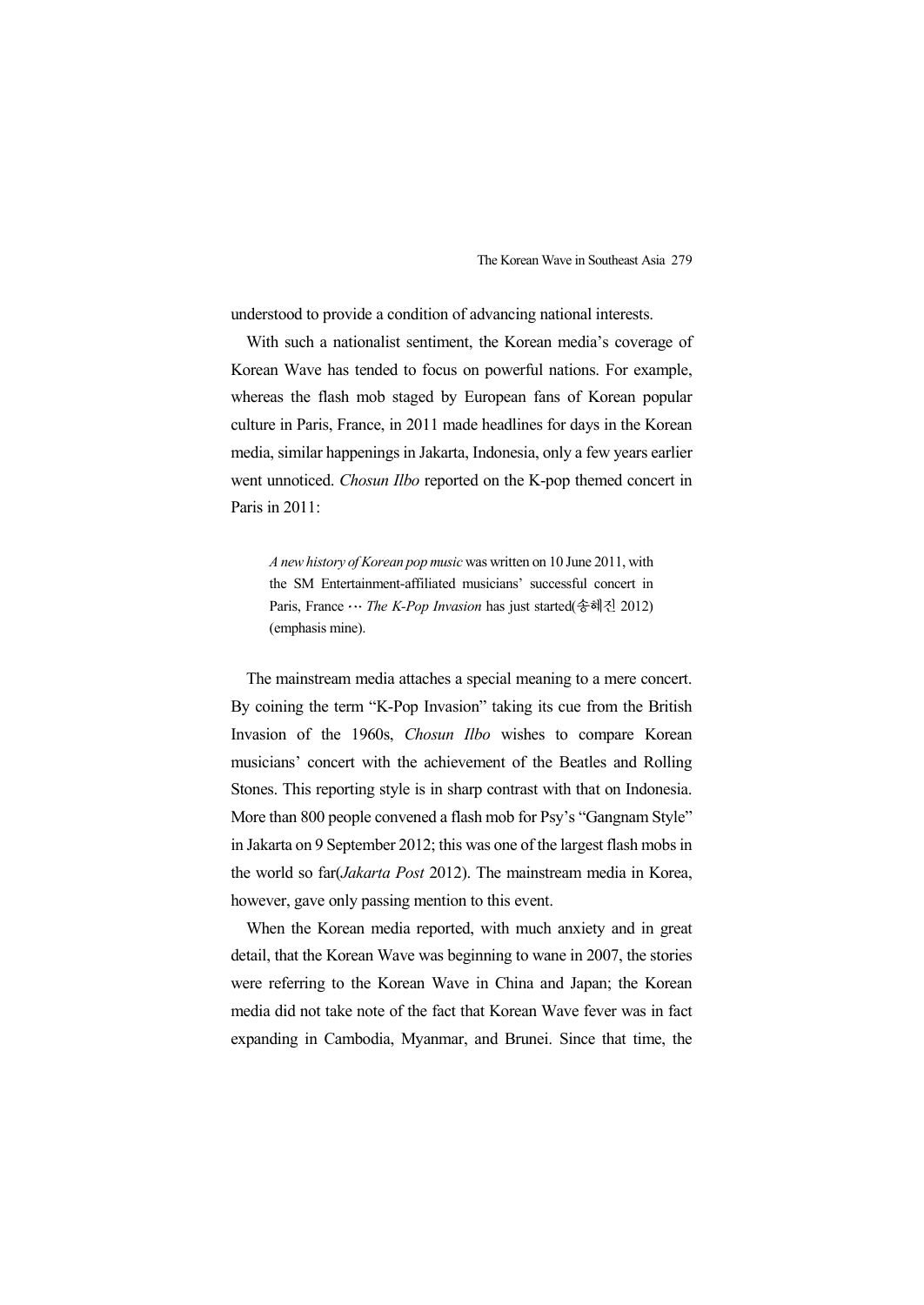Korean Wave syndrome in Southeast Asia has gotten stronger than anywhere else in the world. As of 2010, Thailand, Vietnam, and the Philippines ranked among the top ten countries in views of K-Pop videos on YouTube(Shim and Noh 2012: 191).

The tendency to undervalue cultural trends in Southeast Asia is not confined to journalism, however, When I examined Korean literature on the Korean Wave, I found that research on the Chinese and Japanese cases have received disproportionate attention from academics while the research on Southeast Asia has been sparse(김수정 2008; 김영찬2012; 손승혜2009). This tendency is confirmed by scholars outside of Korea, as shown by the CFP (call for papers) for a recent international symposium on the Korean Wave in Southeast Asia, which states that studies on the Korean Wave "have to date concentrated almost exclusively on its reception in proximate East Asian markets such as Japan, China and Taiwan as well as in North America." 2)

The Korean Wave in Southeast Asia is an interesting transnational phenomenon. Considering the increasing importance that Southeast Asia poses to Korea economically, culturally, and in terms of international politics, this neglect of Korean Wave research in Southeast Asia is problematic. Being aware of the problems involved, I have conducted research on Korean Wave in Southeast Asia for the past few years. Due to space constraints, however, I will focus my discussion on

<sup>2)</sup> From the CFP of The 'Korean Wave' in Southeast Asia: Consumption and Cultural Production. An International Symposium, which was held at the University of Nottingham, Kuala Lumpur, Malaysia, on 10 January, 2013. The symposium was co-organized by the Centre for Advanced Studies, at the University of Nottingham (UK) and the School of Modern Languages and Cultures, University of Nottingham(Malaysia) (H-Net Online, 2012).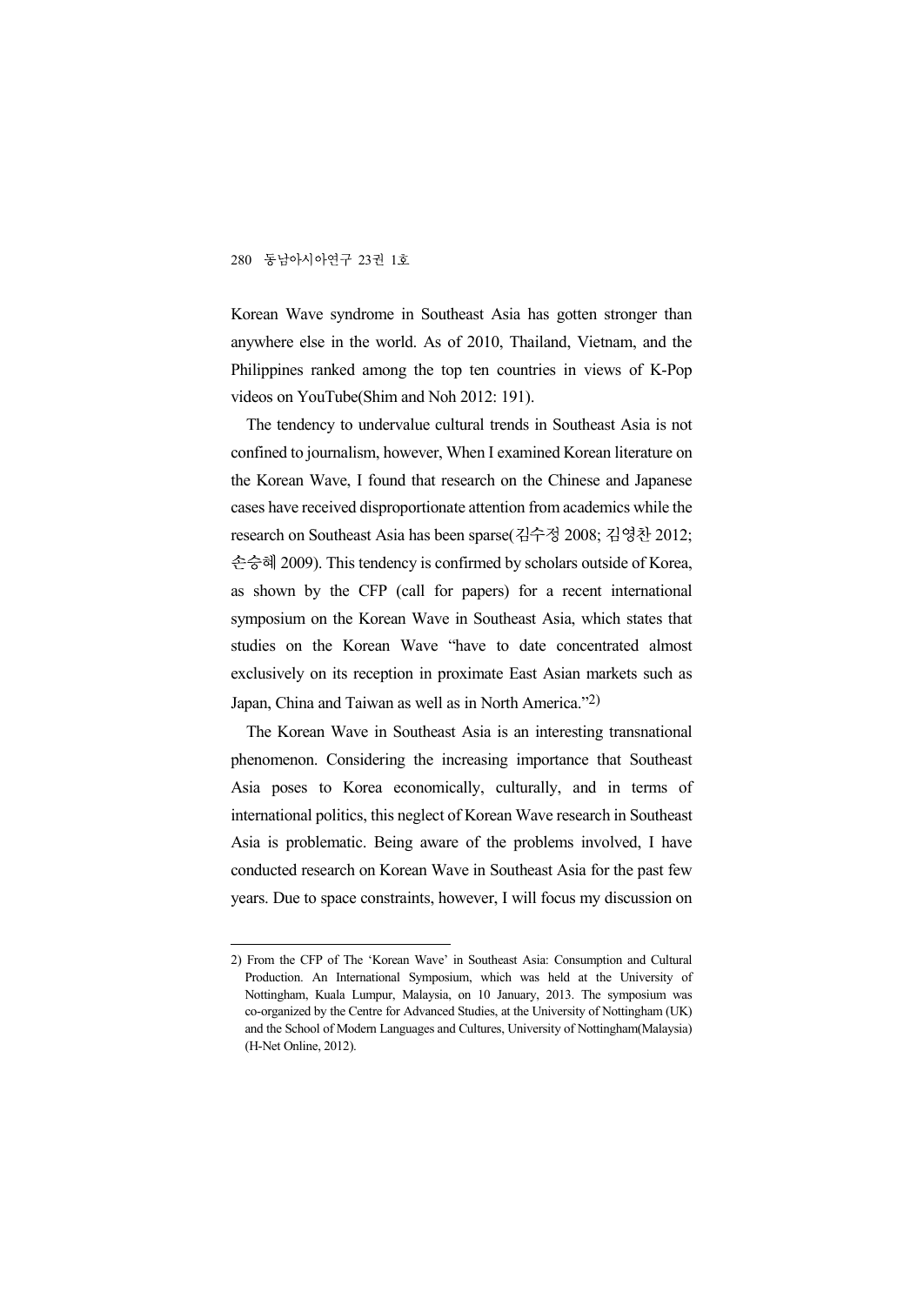the Singapore case.

Singapore is an interesting place to do research on cultural flow; while it is located in Southeast Asia, it has characteristics of Northeast Asia due to the domination of ethnic Chinese residents there. Therefore, conducting research in Singapore, arguably the center of diverse forms of trade and traffic in Southeast Asia, has an implication of encompassing traits and practices of Korean Wave in both Northeast and Southeast Asia. In addition, the fact that its citizens are communication technology-savvy based on purchasing power makes Singapore a suitable place to examine the role of the Internet in cultural traffic. The next section examines how the current trend of Korean Wave research has interfered with duly qualified scholarly interest in the Korean Wave in Southeast Asia.

## Ⅱ**. "Cultural Proximity" and the Korean Wave Research**

When the Korean Wave first manifested in China and Taiwan in the late 1990s, many scholars in Korea were perplexed by this unexpected phenomenon. Media scholar Joseph Straubhaar's(1991) "cultural proximity" theory was found to be a perfect solution to this problem. Originally developed to explain the popularity of *telenovela*, a TV drama genre specific to Latin American countries, this theory explains that audiences in culturally "near" countries tend to prefer foreign television programs based upon languages or cultures that are similar to their own. Not only did many Korean academics resorted to cultural proximity in their research on the Korean Wave(유세경·이경숙 2001;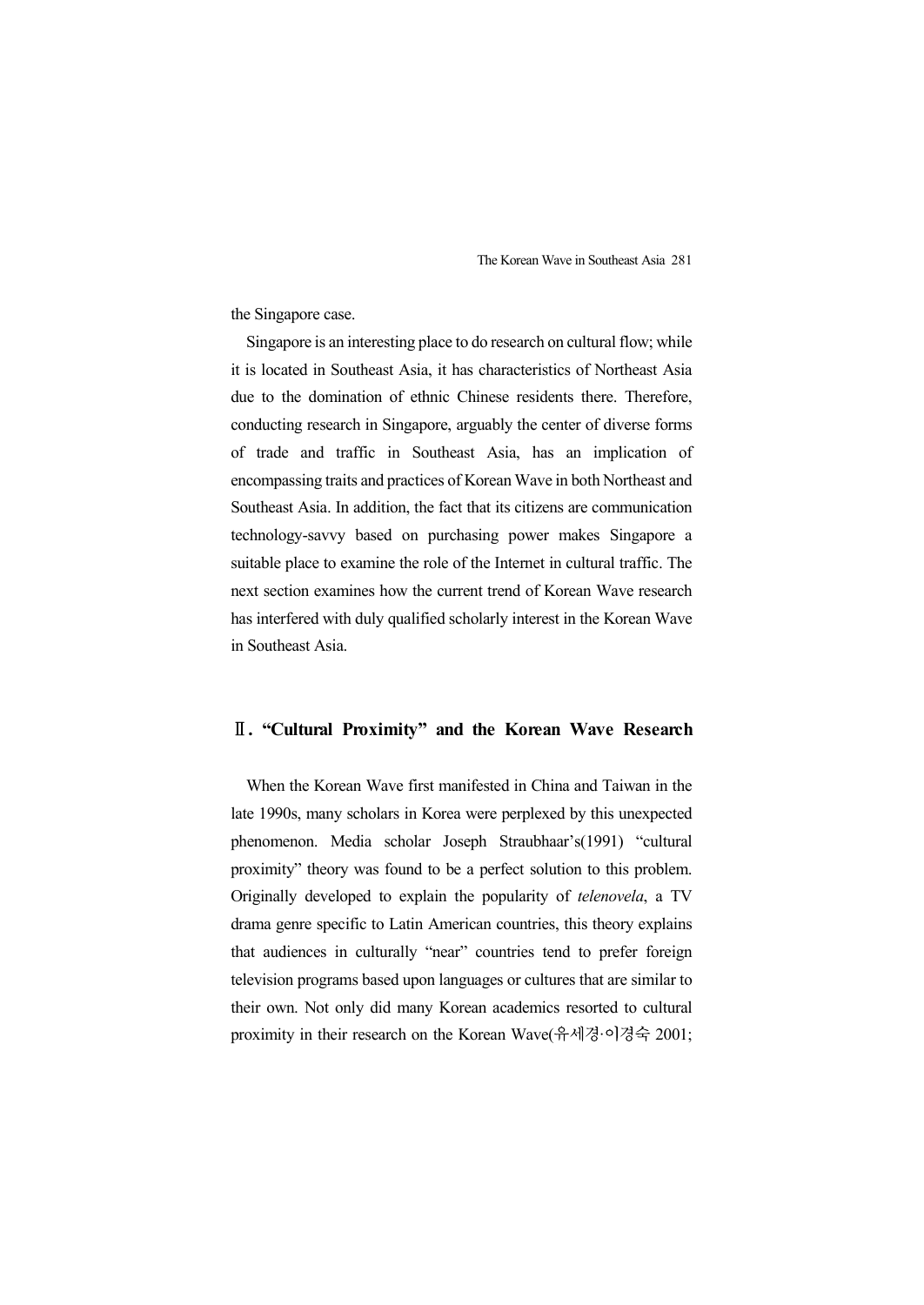허진 2002), but also many cultural commentators doubted that Korean Wave could spread beyond Northeast Asia(백원담2005; 김형준2012).

Despite the claims of cultural proximity, however, the Korean Wave has later developed in places where their dominant cultures were assumed to be disparate from that of Korea. In addition, cultural proximity theory lost its theoretical relevance when it could not be used to explain why "culturally proximate" Chinese and Japanese television dramas do not command wide popularity among Korean audiences. As Koichi Iwabuchi(2002) noted, cultural proximity "is never a given attribute [that is] equally embodied in cultural products in a specific region" (p. 49). The following anecdote is quite insightful: A Korean boy, who came across a McDonald's in the United States, exclaimed, "Look, they also have McDonald's here!"

 It is not that I simply dismiss cultural proximity as a theory. Reviewing related literature, cultural proximity is one of the reasons for foreign audiences to find pleasure in Korean popular culture. My argument, however, is that the dominance of *essentialist* cultural proximity theory in Korean Wave research has led to a theoretically barren situation. Instead, scholars should carefully examine relevant theories, pursue in situ research, and investigate the arbitrary conditions of reception in each locale. For this, researchers must closely examine the following three factors that influence a country's reception of foreign popular culture.

First, they must examine the historical context of foreign media reception. Each country experiences foreign culture asymmetrically. Some countries have a long history of foreign cultural reception, whereas exposure to foreign television in others may be quite recent; for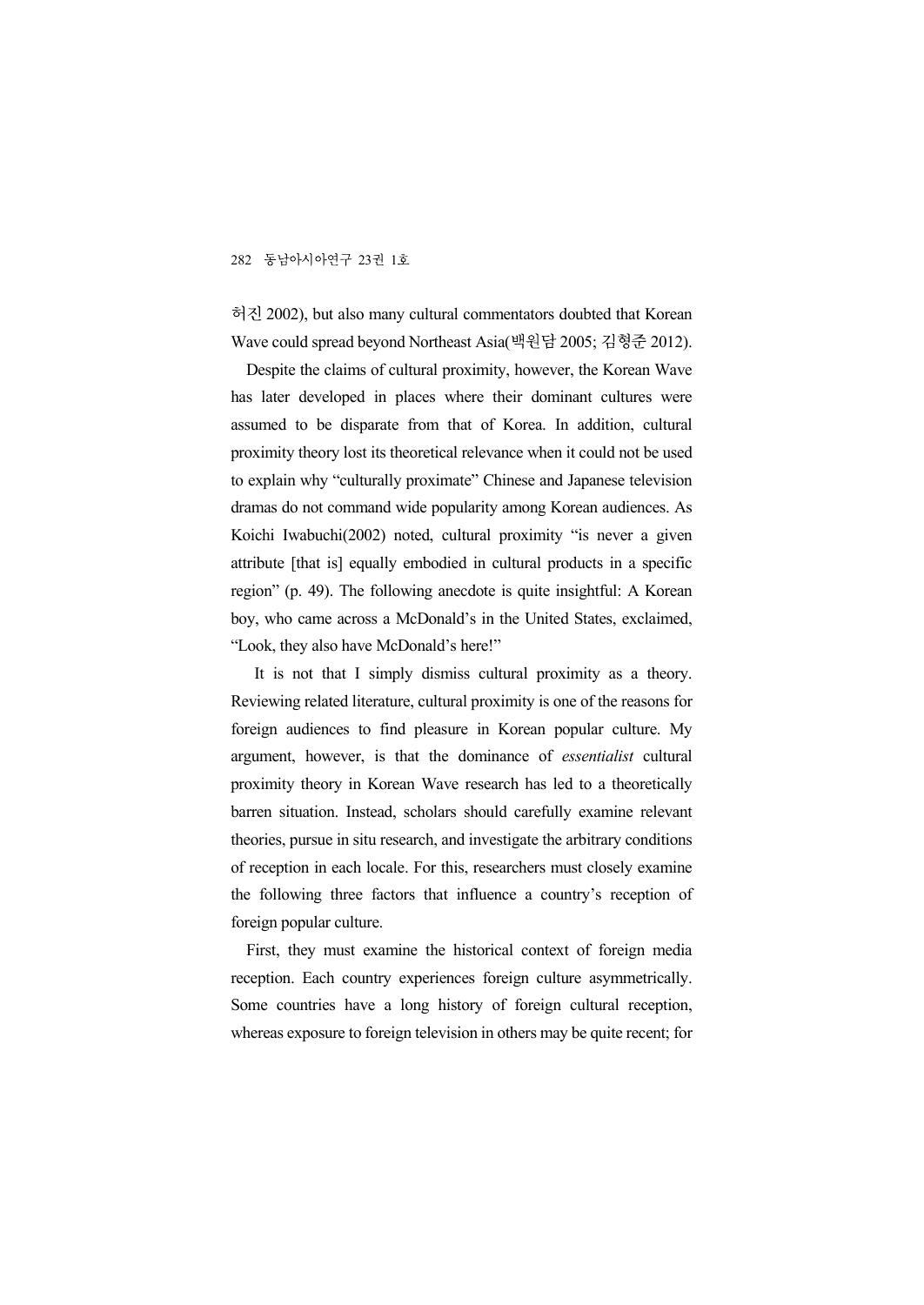example, broadcasting of foreign television programming began in Bhutan in 2000. Such asymmetry of foreign media exposure differently conditions audiences' attitudes about foreign media reception, in terms of openness to foreign cultures in general, standards of cultural literacy, and imagery about a foreign country and its own media products.

 Second, they must examine the technological aspects of foreign media reception. Technological transformations, including the use of the Internet as well as cable, satellite, and mobile devices, have revolutionized the volume and speed of media flow. How these changes influence the way local audiences consume foreign media and interact with other audiences is a question that must be addressed.

Third, they must examine the political economic relations in media production and reception. Specifically, this means investigating governmental policy in terms of regulating domestic media and controlling the inflow of foreign culture that concurrently affects domestic audiences' media consumption experiences. In addition, a country's level of media industrialization affects domestic audiences' evaluation of the entertainment quality of a TV program. I would argue that when a country has not developed export-caliber cultural industries, its audiences tend to be more appreciative of foreign cultures.

In addition to the examination of the above intranational conditions of foreign cultural reception, researchers should take into consideration various forms of transnational media flow. Aside from the Korean Wave, there are cultural exchanges originating from Japan, Taiwan, and Southeast Asia, which directly or indirectly influence Korean Wave reception(심두보 2012). When the research of Korean Wave is multi-layered and multi-dimensional, it can be understood from a more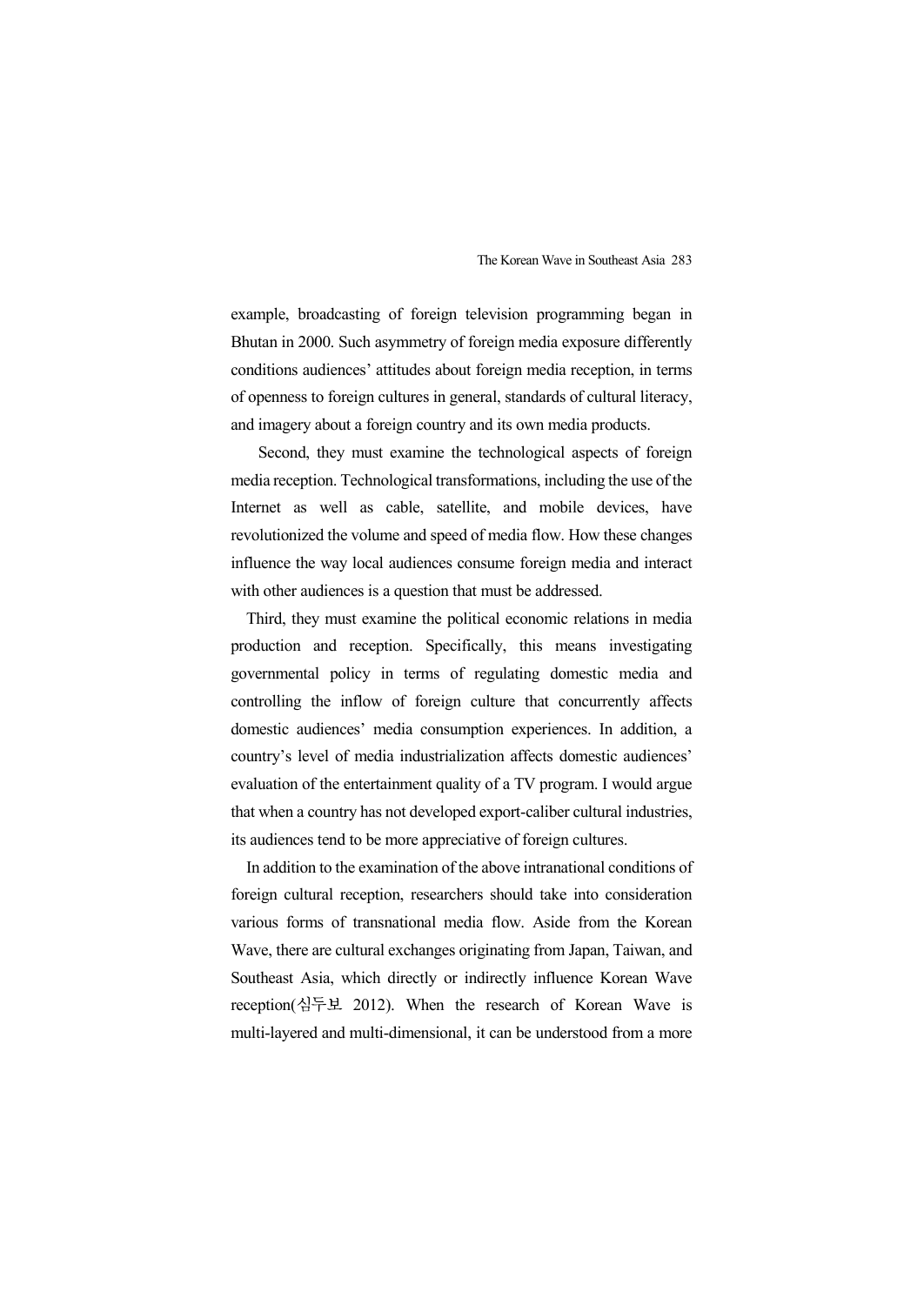objective perspective and in an in-depth manner.

## Ⅲ**. Research Methods**

The primary research method I used for this paper was focus group interviews with active members of Korean popular culture fan clubs in Singapore, conducted in July and August 2010 and June 2012. I chose this research method because it allows interviewees to express their attitudes, opinions, and perceptions about the Korean Wave in a more natural and easy setting (i.e., in the presence of their acquaintances) than a one-on-one interview(Stokes 2003).

I hired a local research assistant who was a female graduate student at a local university.3) By contacting local fan clubs of the then most popular Korean stars or K-Pop bands(Lee Min-ho, Super Junior, Wonder Girls, and 2ne1), she found interview participants.4) She also accompanied me during the interview sessions to help me resolve possible communication problems. Although the interviews were done in English, the sometimes unintelligible local dialect known as Singlish necessitated her presence.

For starters, I asked each fan club to send out its executive members such as president, vice-president and web site administrator, regardless of age, gender and ethnicity. Then, I conducted 4 sets of focus group

<sup>3)</sup> She was an ethnic Chinese.

<sup>4)</sup> The selection of four stars/bands was made based on an informal survey on my acquaintances in Singapore, who were media professionals and scholars. Lee Min-ho, best known for his leading role in a television drama *Boys over Flower*(꽃보다 남자), enjoyed an immense amount of popularity in Southeast Asia.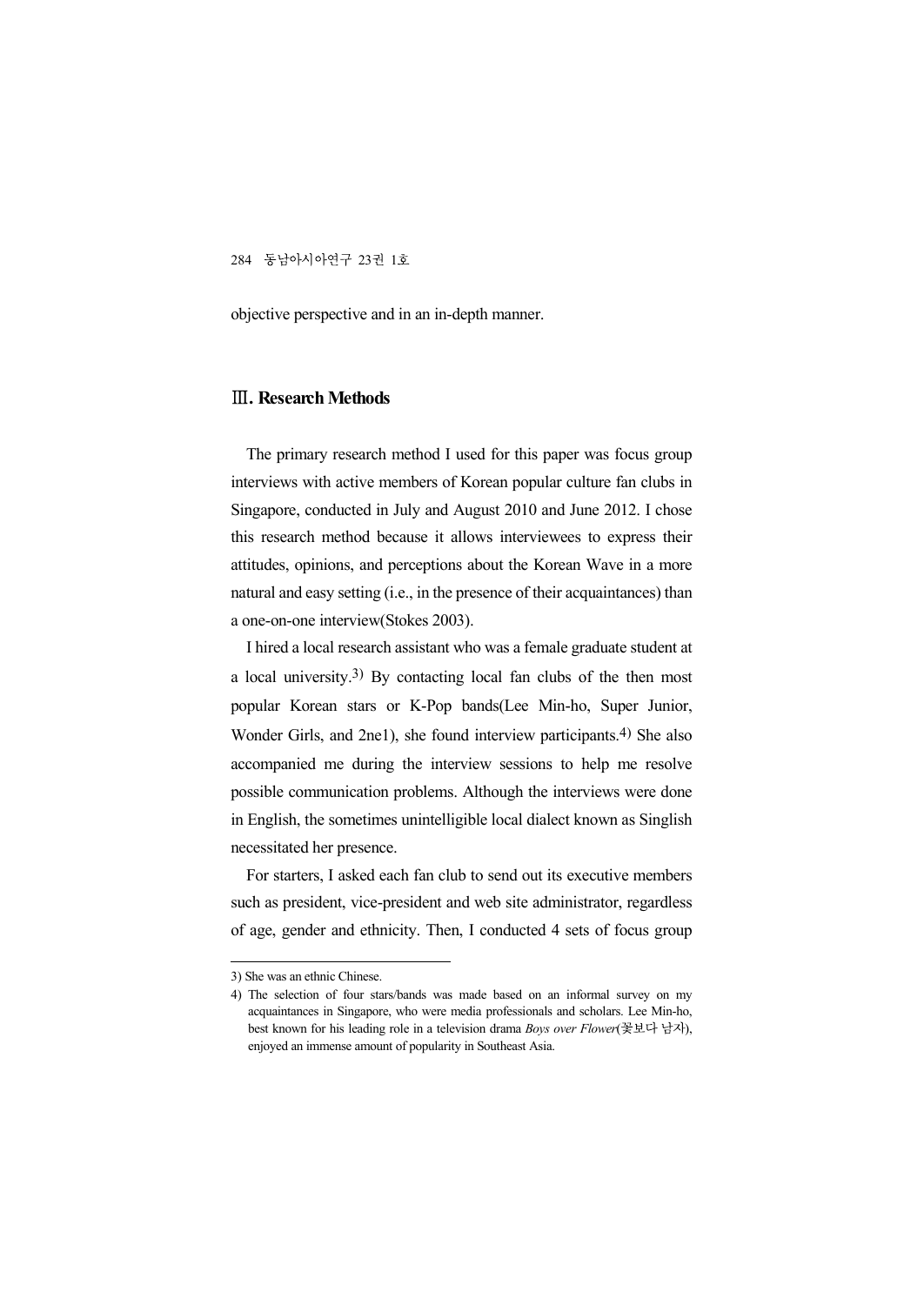interviews in Singapore in July and August 2010. Each focus group was composed of 3-5 people who all belonged to the same local fan club. Of the total 18 interviewees, six participants were teenagers, eight in their 20s, two in their 30s, and another two in their 40s. The gender ratio of participants was thirteen females and five males. Except for two Malays, all the rest were Chinese Singaporeans. With the exception of ten students who were in their 10s and 20s, the rest of the participants were mostly office workers.

After this initial round of research, I did follow-up focus group interviews with some of the original participants in June 2012. I also did follow-up e-mail interviews with them to answer some unresolved aspects. Focus group interviews were complemented by my participant observation of local shopping districts in Singapore, Jogjakarta(July 2010), and Manila(February and August 2010) where I gained access to various Korean cultural artifacts popularly exhibited to, sold to, and used by local people in Southeast Asia. In order to better map the contours of the Korean Wave phenomenon in Singapore, I read research literature and media reports on Singapore and Southeast Asian media.

Each focus group interview session was composed of two parts. During the first part, the participants answered the survey questions by supplying demographic and personal information(e.g., occupation, number of years of fan club involvement, etc.). The second part consisted of the main interview session, during which these fans shared their experiences and opinions about the Korean Wave phenomenon and their fandom activity. For example, they discussed when, why, and how they enjoyed K-Pop and Korean TV shows, their opinions of transnational cultural flows, and other relevant topics.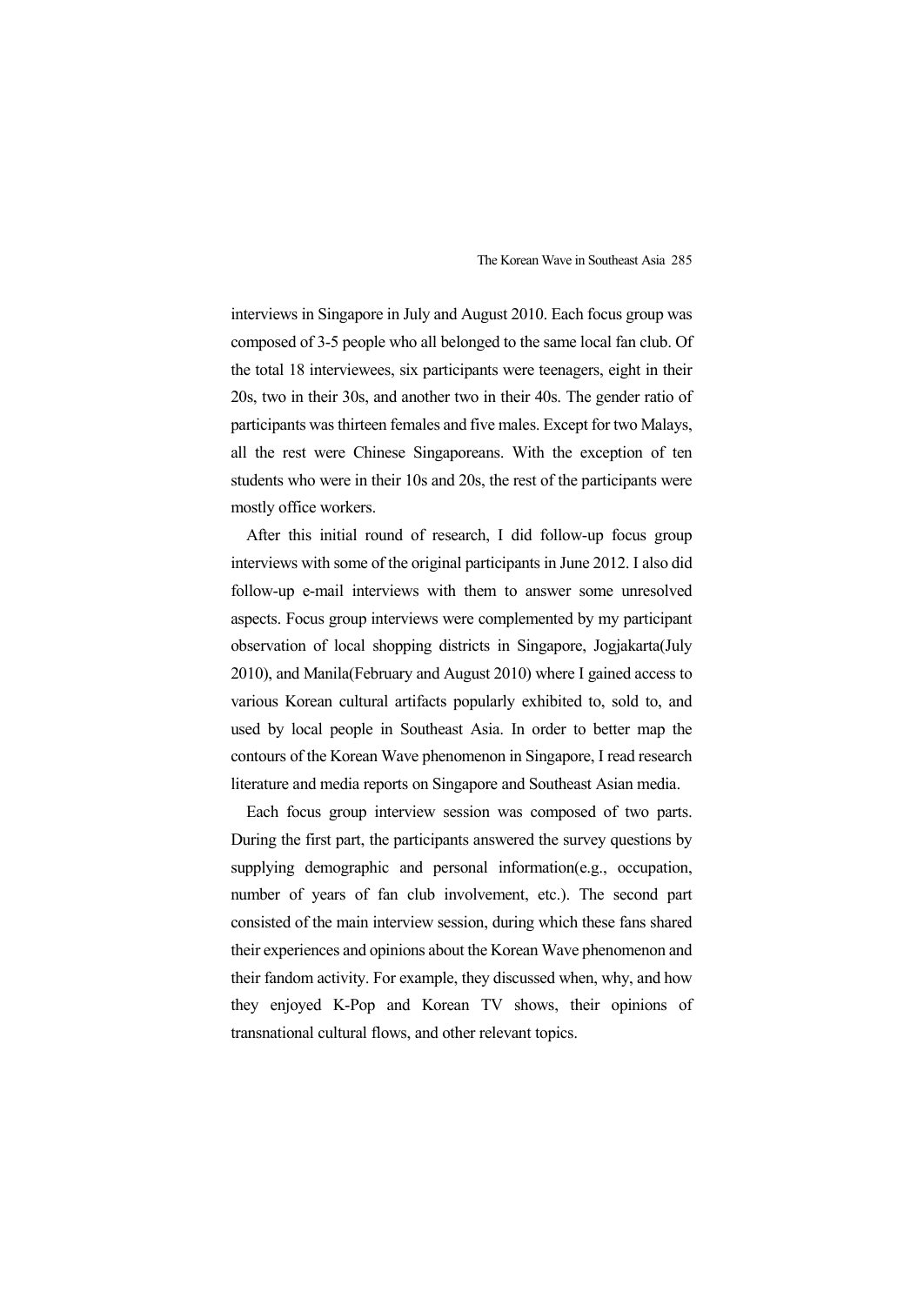Each session lasted for about two hours. My research assistant tape-recorded all of the interviews, with the participants' consent, and transcribed the tapes. I analyzed the transcripts as well as notes I made during the interview sessions and e-mails that some of the Singapore fans had sent, to find important issues and themes. To guarantee the privacy of the interviewees, I am using their pseudonyms in this paper. When I cite remarks made by interviewees, their age information will be given in parentheses. When the cited interviewee is Malay, it will be noted in parenthesis.

### Ⅳ**. Mapping the Korean Wave's Introduction to Southeast Asia**

According to my research, Northeast Asia, the front-runner of the Korean Wave syndrome, has played an intermediary role in the distribution and consumption of Korean popular culture in Southeast Asia. Singapore, particularly, is heavily influenced by the media industries of Hong Kong and Taiwan—and, increasingly, China, because more than 70 percent of its population is ethnic Chinese.

*Lianhe Wanbao* (聯合晩報), a daily Chinese afternoon newspaper in Singapore, is well known for reproducing stories originally published in tabloids and gossip magazines in Taiwan and Hong Kong. In addition, many magazines from Taiwan and Hong Kong are circulated in Singapore. Jeannie (21), one of my interviewees, became aware of Dong Bang Shin Gi(동방신기) while she was browsing a Taiwanese magazine, which prompted her to become interested in this boy band. The Korean television drama VCDs (video compact discs) that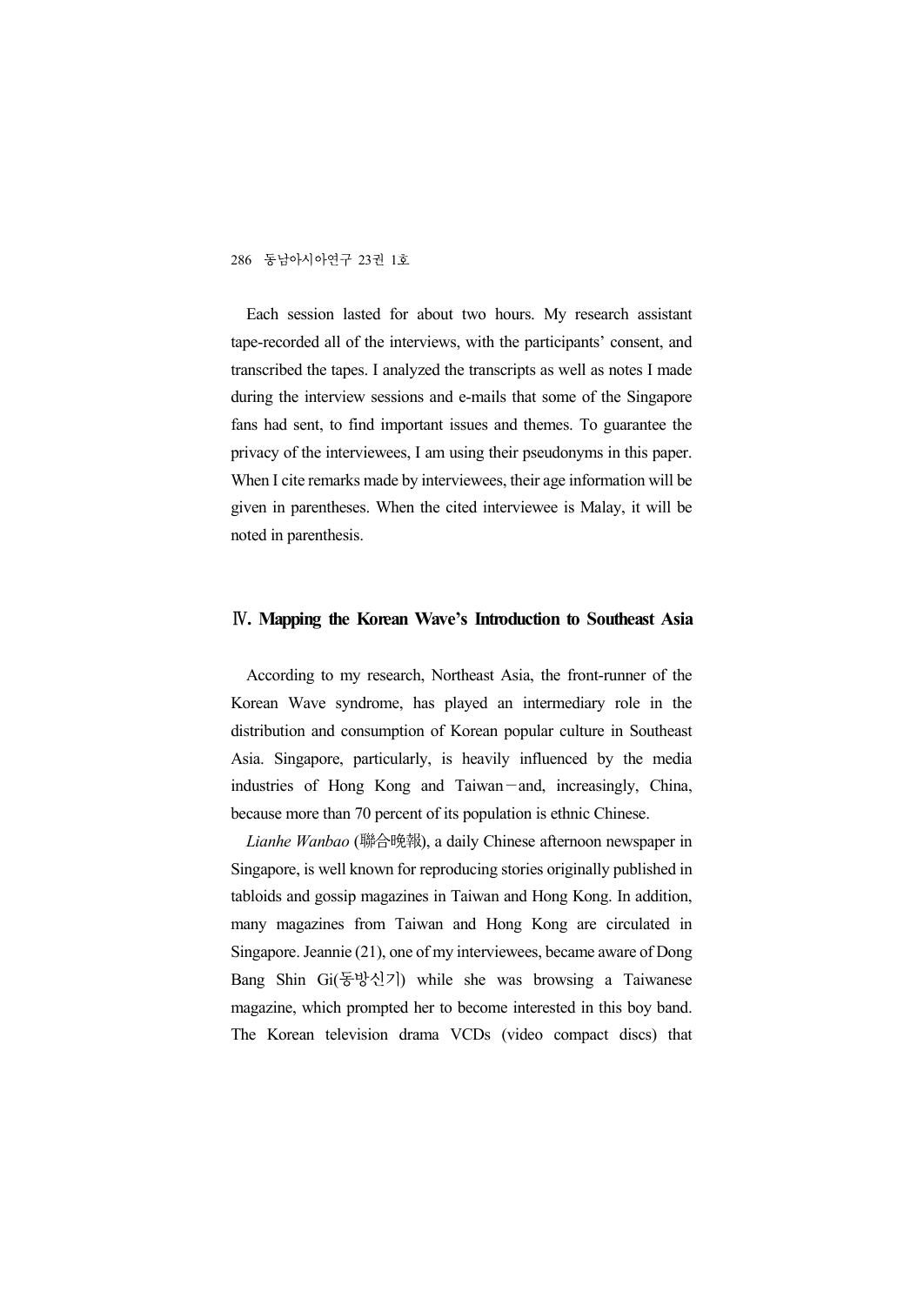circulated in Singapore in the early 2000s were also imported from Taiwan and Hong Kong, where Korean dramas are dubbed and subtitled for home viewing and distribution throughout the "pan-Chinese cultural sphere."

Since the 1920s, there has appeared a transnational popular cultural network encompassing ethnic Chinese living across Northeast and Southeast Asia, creating what I would call "pan-Chinese cultural sphere."5) Because of the political insecurity in mainland China, artistes and production staff in diverse cultural industries left the country, gradually gathering in major cities in Asia, particularly Hong Kong. After the communist takeover of China in 1949, Southeast Asia has become a primary market for Hong Kong film and music industries, which were financed by overseas Chinese capital from Singapore and the Philippines. In the 1970s and 1980s, cultural production began to further concentrate in Hong Kong and Taiwan, coining a term "Gangtai" (港台), an abbreviation for Hong Kong (香港) and Taiwan (台湾). The recent opening up of China market, however, precipitates a radical transformation in this relatively well-integrated cultural structure(Chua 2012; Liew 2010; 심두보 2012).

Many interviewees reported that they had to resort to Internet discussion fora based in China and Taiwan (e.g., Baidu and Tudou) for information about K-Pop because no such forum existed for Korean culture fans in Singapore in the mid-2000s, when they first became fans. After finding that a number of fellow Singaporean fans were posting in these fora, they began to set up separate fan clubs for Singaporeans.

<sup>5)</sup> Singaporean sociologist Chua Beng Huat calls this sphere "Pop Culture China"(Chua 2012).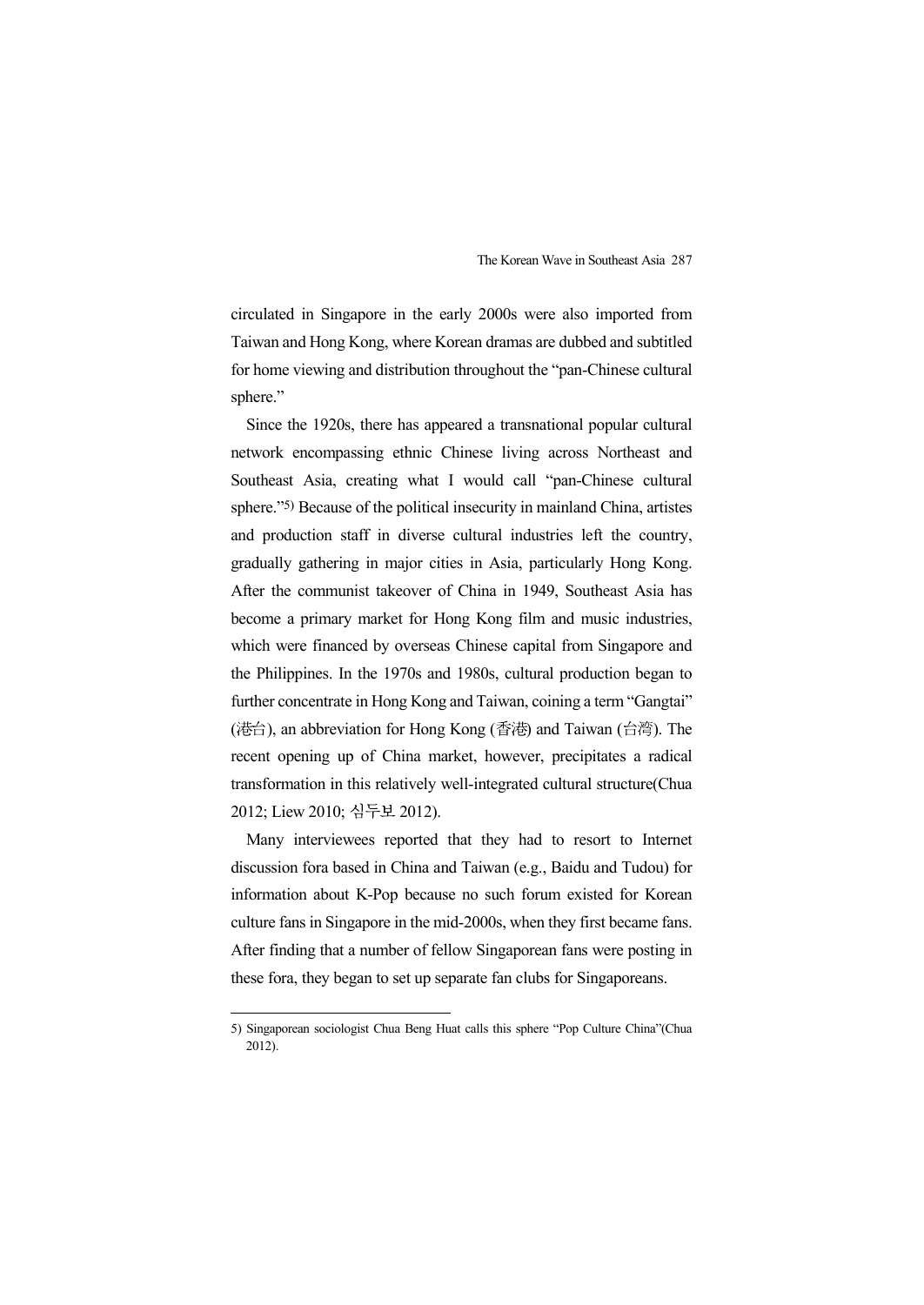Despite these reports, it would be a mistake to assume that the Northeast Asian influence upon the Korean Wave flow in Southeast Asia is restricted to the pan-Chinese cultural sphere. With its food, fashion, anime, manga, and TV dramas, Japan has long been considered the "superpower of cool"(Faiola 2003). In fact, Southeast Asian fans' familiarity with Japanese culture also facilitated the influx of Korean culture into the region: Many of my participants confessed that they were often confused about the difference between Korean and Japanese cultures and that their apparent similarities had stimulated the fondness of Korean culture among audiences in Southeast Asia. This situation reminds us of the development pattern of Korean Wave fandom in France: According to Hong(홍석경 2012), many of the Korean TV drama fans in France were originally Japanese manga and anime fans. While searching the Internet for Japanese dramas based on manga, they came across Korean dramas and gradually became fond of them(홍석경 2012: 194).

As noted, Straubhaar's(1991) theory of cultural proximity has successfully explained a host country's preference for its own proximate culture. However, I found a different aspect of transnational cultural flow that I would call a "continuum of foreign cultural proximity" that influences cultural importation. In other words, a culture whose style and content is similar to a foreign culture that is already familiar or popular in another country has a strong possibility of becoming popular there. Citing another example, the Taiwanese TV drama *Meteor Garden* was hugely popular in Indonesia and the Philippines in the early 2000s; many of my informants there indicated that this show laid a foundation for them to appreciate "Oriental [read: Northeast Asian] looks" in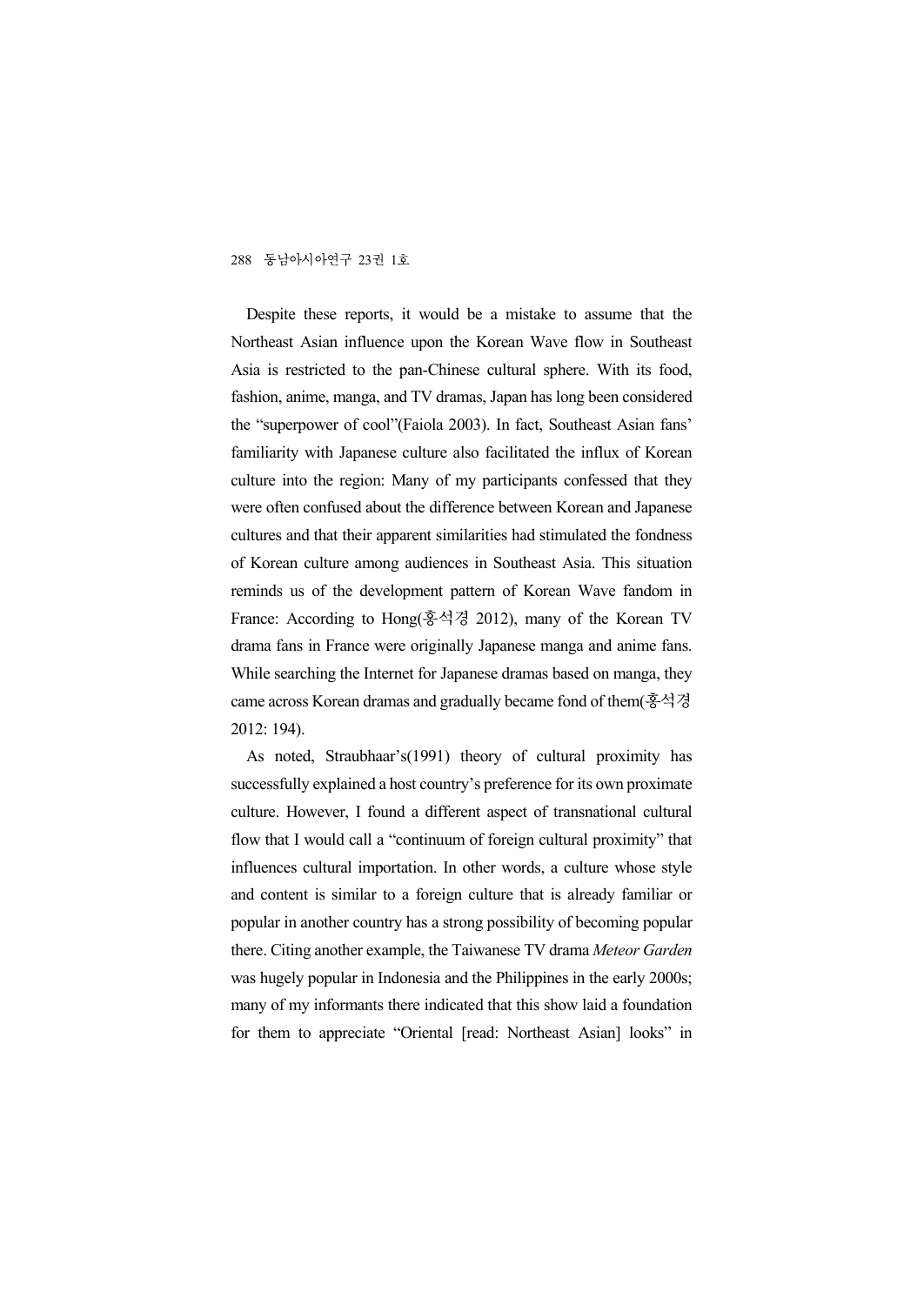Korean TV dramas. All these cases testify that Northeast Asian popular culture helped make way for Korean culture to take hold in Southeast Asia.

## Ⅴ**. The Growth of Korean Wave Fandom in Singapore**

As previously discussed, Korean Wave developed in Southeast Asia later than in Northeast Asia. According to Shim(심두보 2006), the Korean Wave in Singapore has grown to the extent of which scale comparable to that of Japan or Taiwan, only with the popularity of *Jewel in the Palace* (대장금) in 2004–2005. In a similar vein, Liew Kai Khiun, professor of media studies at the Nanyang Technological University in Singapore, remarks that *Jewel in the Palace*(대장금) turned the "trivial" Korean Wave in Singapore into a "cultural tsunami ." 6) Not surprisingly, however, this phenomenon was largely limited to middle-aged housewives.

On the other hand, youth in Singapore became fans of Korean culture largely after being exposed to another TV drama, *Boys over Flowers*(꽃 보다 남자), in 2009. About that time, Korean dramas such as *The First Shop of Coffee Prince*(커피프린스 1호점, 2007) were gradually changing the perception of the "Korean drama" genre as weepers that appealed only to middle-aged housewives, and *Flowers* capped this change. *Boys over Flowers* featured new faces, including real-life

<sup>6)</sup> During his lecture at Asia Research Institute, Singapore (2011/May/19) (see, Shim and Liew 2011).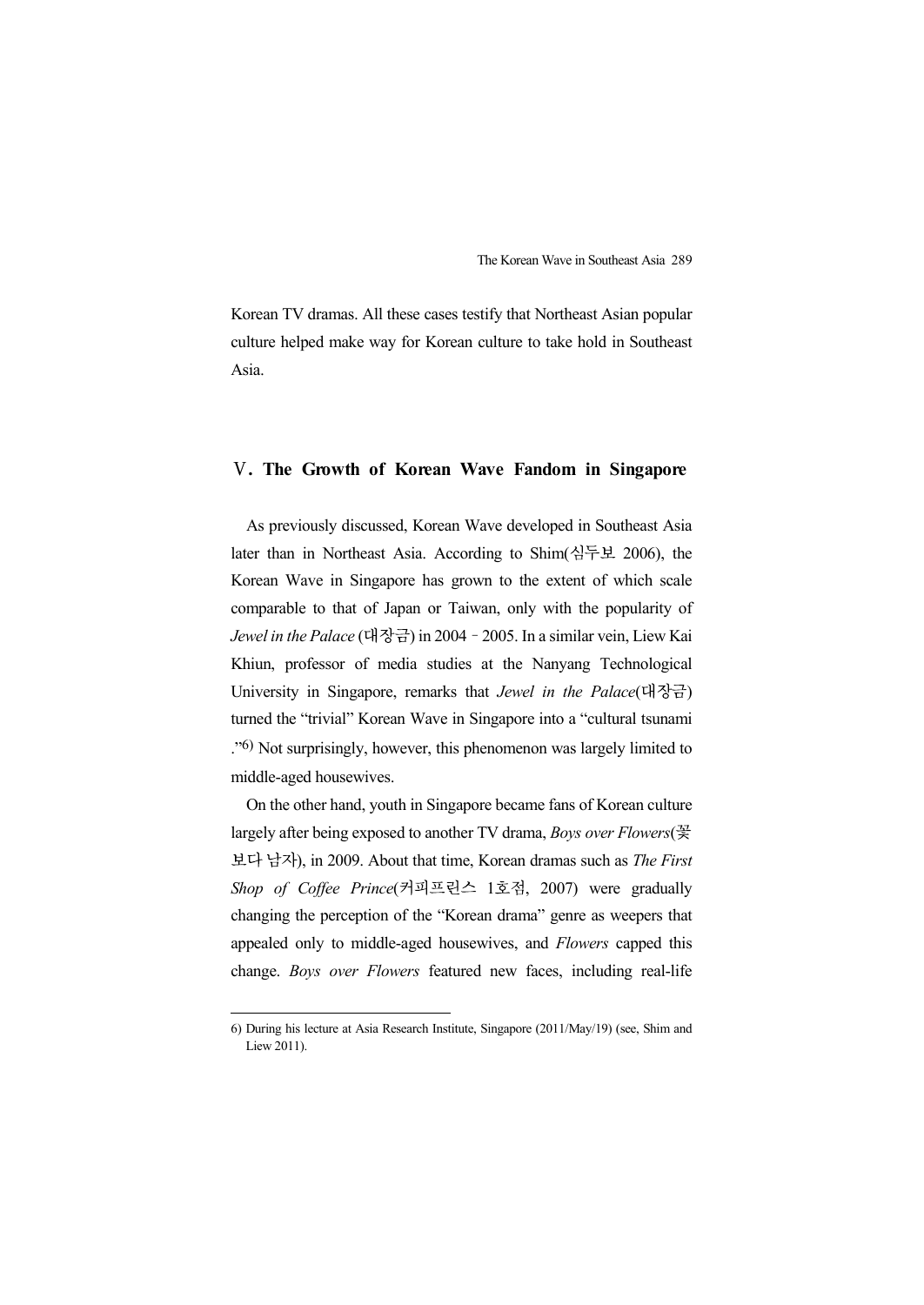musicians, for its lead roles; it turned out that their acting was good especially for first-timers. Impressed by the artistes it starred, who were both multi-talented and stylish, local audiences increased their embrace of other Korean TV dramas that featured "idols," such as *You're Beautiful*(미남이시네요, 2009), *Sungkyunkwan Scandal* (성균관 스캔 들, 2010), and *Secret Garden*(시크릿 가든, 2010). Katy(25), a long-time Korean Wave fan, made a revealing remark about the recent development of K-Pop fandom in Singapore:

I started quite early before the Korean Wave was very big and popular right now. sometimes I get a bit angry that before *Boys over Flowers* nobody really knew about Korean stuff so after that show, everyone is like suddenly so crazy about Korean stuff and we have an influx of fans then I will go like "Why don't you not like them before *Boys over Flowers* came out? Why like them only after that thing came out?"

The popularity of new-school Korean dramas synchronized with the rise of K-Pop in Southeast Asia. In particular, the Wonder Girls' hit song<br>"Nobody"(노바디) made a great stir with its catchy tune and viral dance moves. Originally released in September 2008 in Korea, it topped charts in Korea, Japan, and other Southeast Asian countries. When this girl group smash entered the U.S. Billboard Hot 100 charts at number 76 in October 2009, it only added fuel to the fire. In the Philippines, Thailand, and Malaysia, the "Nobody" craze was so pervasive that it was humorously called a "national song."

Against this backdrop, a bizarre incident occurred when, in Manila in August 2009, a passerby on the street asked a group of people who were singing along to "Nobody" to tell him the name of the song. Outraged by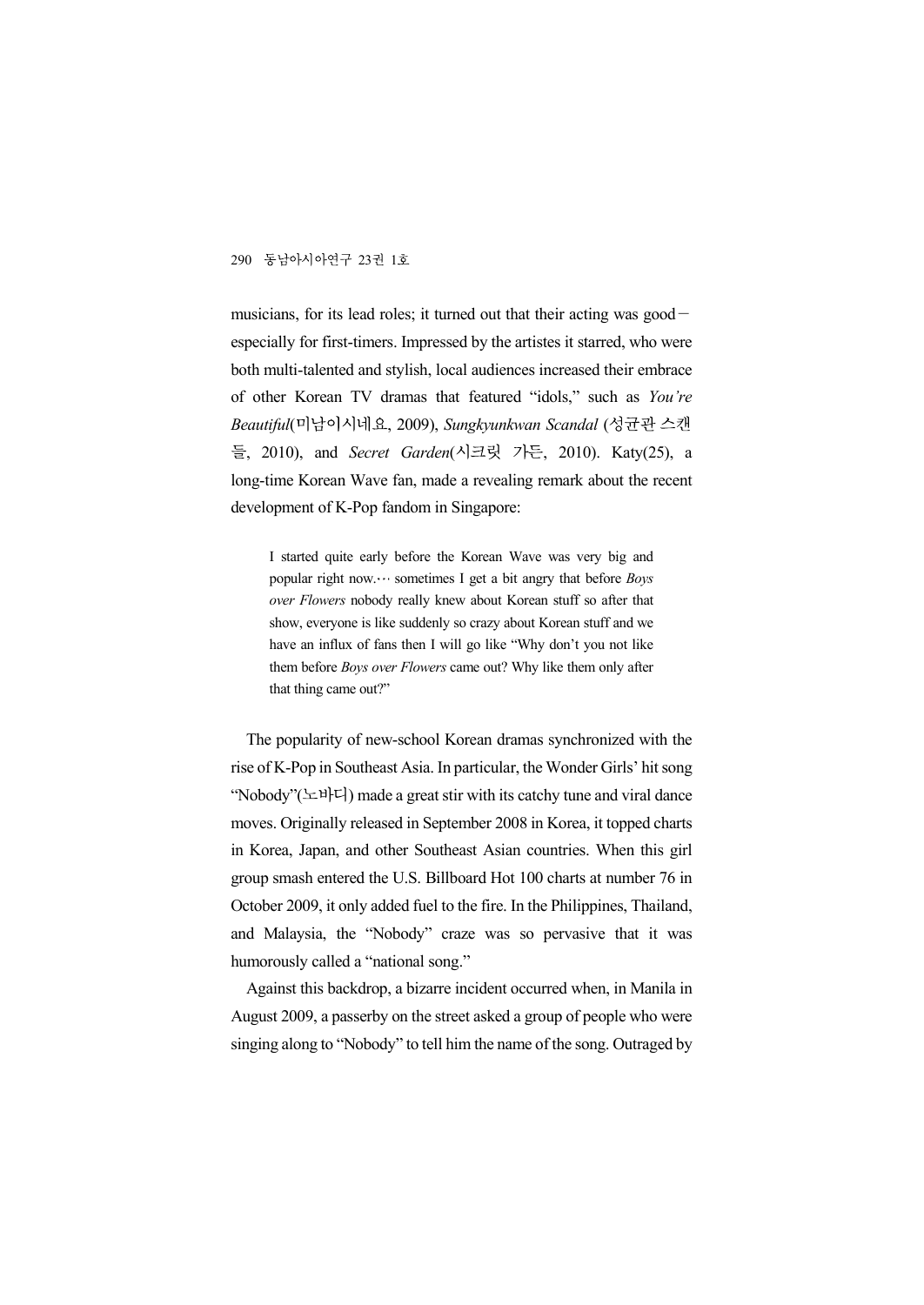his ignorance, the gang punched and stabbed him to death(아츠뉴스 2009). As late as October 2010, I was reported from my informants that the song could still be heard on every corner of the shopping districts of Singapore, Kuala Lumpur, Manila, and Jakarta. The prolonged, extreme attention paid to "Nobody" facilitated the popularity of other girl groups such as Girls' Generation(or, SNSD), 4Minute, and Kara in Southeast Asia. High school student Jane(17) provided an insightful account of the progress of K-Pop fever in Singapore:

I was the only K-Pop fan in my class $\cdots$  when I talked about K-Pop, they just like don't really care about what I said  $\cdots$ . But then, when "Nobody" came out, then they started liking, like slowly slowly liking. Then after that, "Gee" came in. Then a lot of people were like, "Oh, I like SNSD" kind of thing.

The local audiences' evaluation of media programming was conditioned by the media structure to which they belong. It was interesting to observe how my Singaporean interviewees commented on the competitiveness of Singaporean, Hong Kongese, and Taiwanese media industries in relation to the Korean Wave. Due to its small ethnic Chinese population (slightly more than 3 million), Singapore has long accepted its status as a location for the reception and consumption of media imports from Hong Kong and Taiwan. Since the early years of the TV industry in the 1960s Singapore has depended on production staff and actors from Hong Kong.

Despite more active government support beginning in the late 1980s of its domestic film industry, film production in Singapore has never surpassed 10 releases per year (Uhde and Uhde 2010). In 2001, the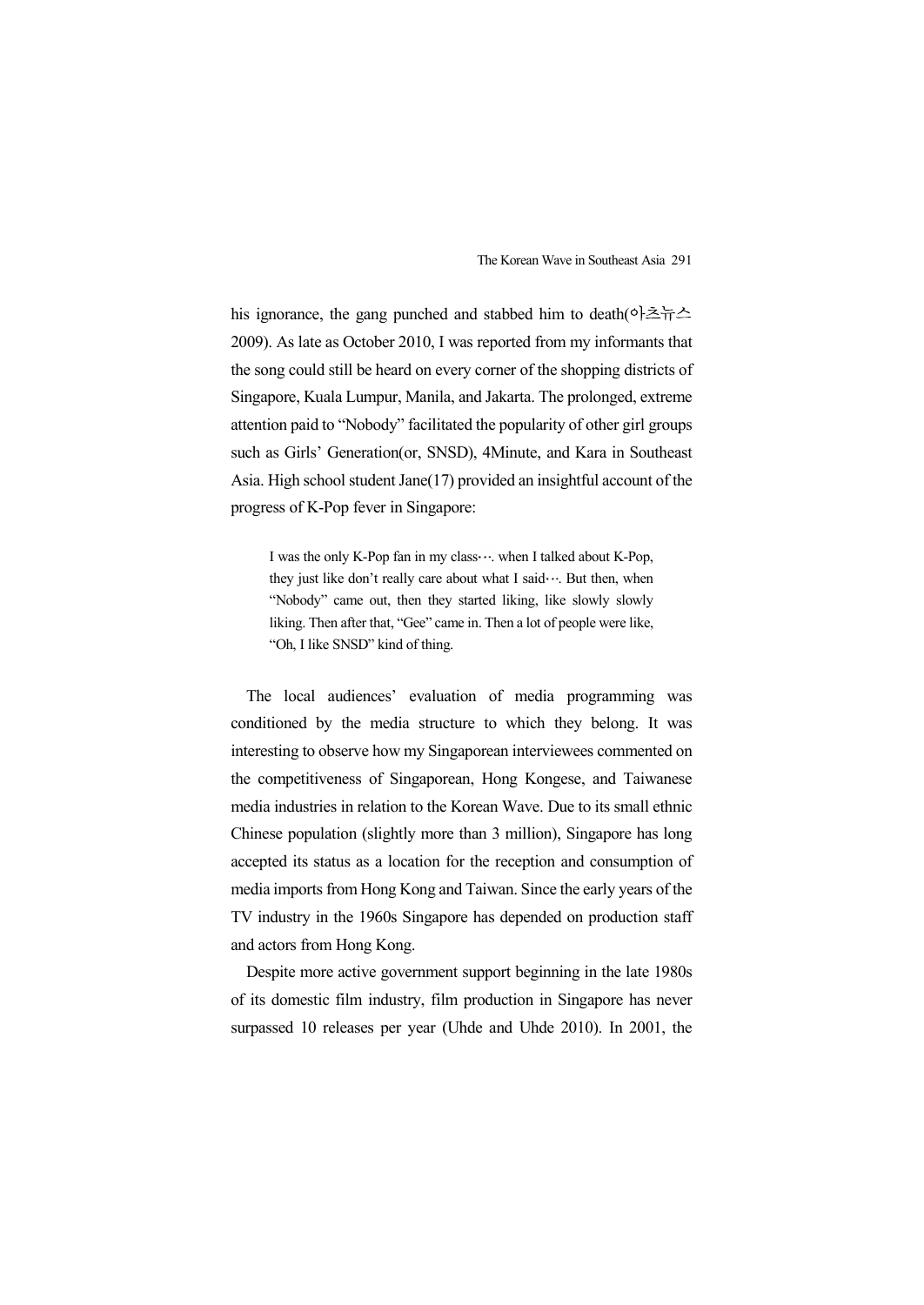Singaporean government attempted to introduce a competitive media environment by launching a second TV station, MediaWorks. However, the small market was again a sticking point. In the end, the government integrated MediaWorks into MediaCorp in 2004, in order to resolve the "unhealthy" competition between the two companies(심두보 2006). Since then, Singapore government has changed its media industry priority to developing interactive digital media such as video games and animation.

In addition to the small market size, government censorship has also long been an obstacle to the development of competitive media production in Singapore. According to Chua(2012), the country's TV dramas are typically

concerned with local themes, heavily ideological and didactic, often in conjunction with government promotion of public policies and equally often sponsored by government agencies and government-linked commercial enterprises to dramatize industryrelated concerns(Chua 2012: 26–27).

Against this backdrop, my interviewees disparaged their own domestic media industry:

**Kevin**(24): If Singapore were to make *Boys over Flowers*, nobody would watch it.

**Tom**(23): I don't think Singaporean drama really appeals to us youth.

In the end, the weak competitiveness of local media industry in the era of market opening became favorable conditions for the Korean media's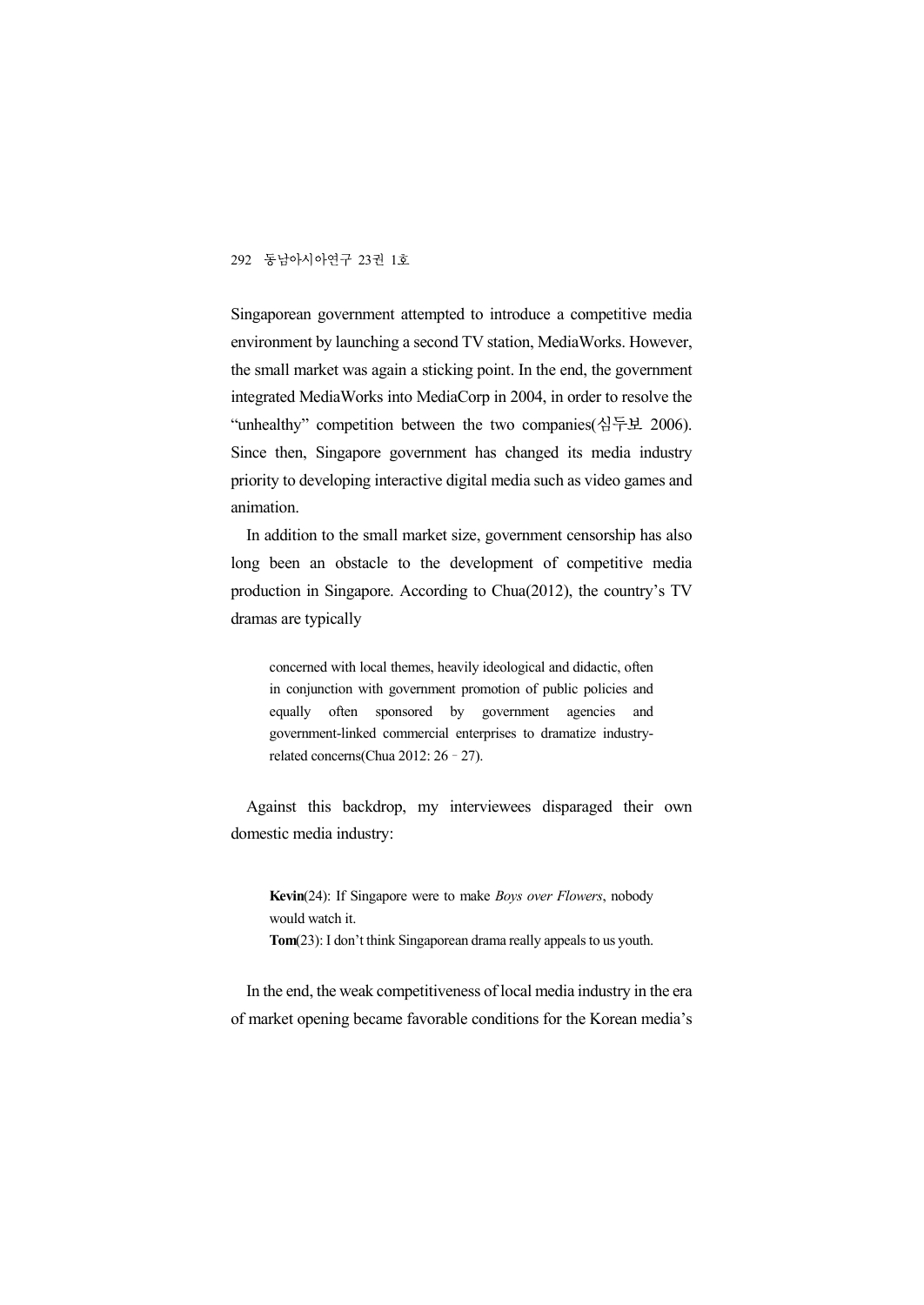advance into Singapore. At the same time, based on their long history of importing and consuming media products from Hong Kong and Taiwan, my interviewees confidently evaluated the entertainment quality of Korean media as opposed to the Gangtai products (see below).

## Ⅵ**. Evaluating the Merits of K-Pop**

In general, my interviewees praised Korean dramas for their "very good acting skills" and "very different storylines" (Justine, 40).

**Julie**(35, Malay): I feel that something special about Korean dramas is that their dialogues are very emotional in especially romantic scenes.

Tammy(32): Whenever there is a new drama they change their cast. I mean new faces, but they do act very well

Irene(20) extended this remark when she spoke about K-Pop.

I like it when they keep repeating the chorus because usually it is the chorus that is very nice and  $\cdots$  very addictive and you keep thinking about it and it is easy to sing along also. Their ballads are also very nice. And they have a lot of different genres, like there is techno and they mix a lot of stuff inside, like breathing noises.

As a "newcomer," Korean media products have competed for Singaporean audiences with the entrenched Gangtai products from Hong Kong and Taiwan. Therefore, the Singapore fans' evaluation of Korean popular culture was often made in relation to the Gangtai output.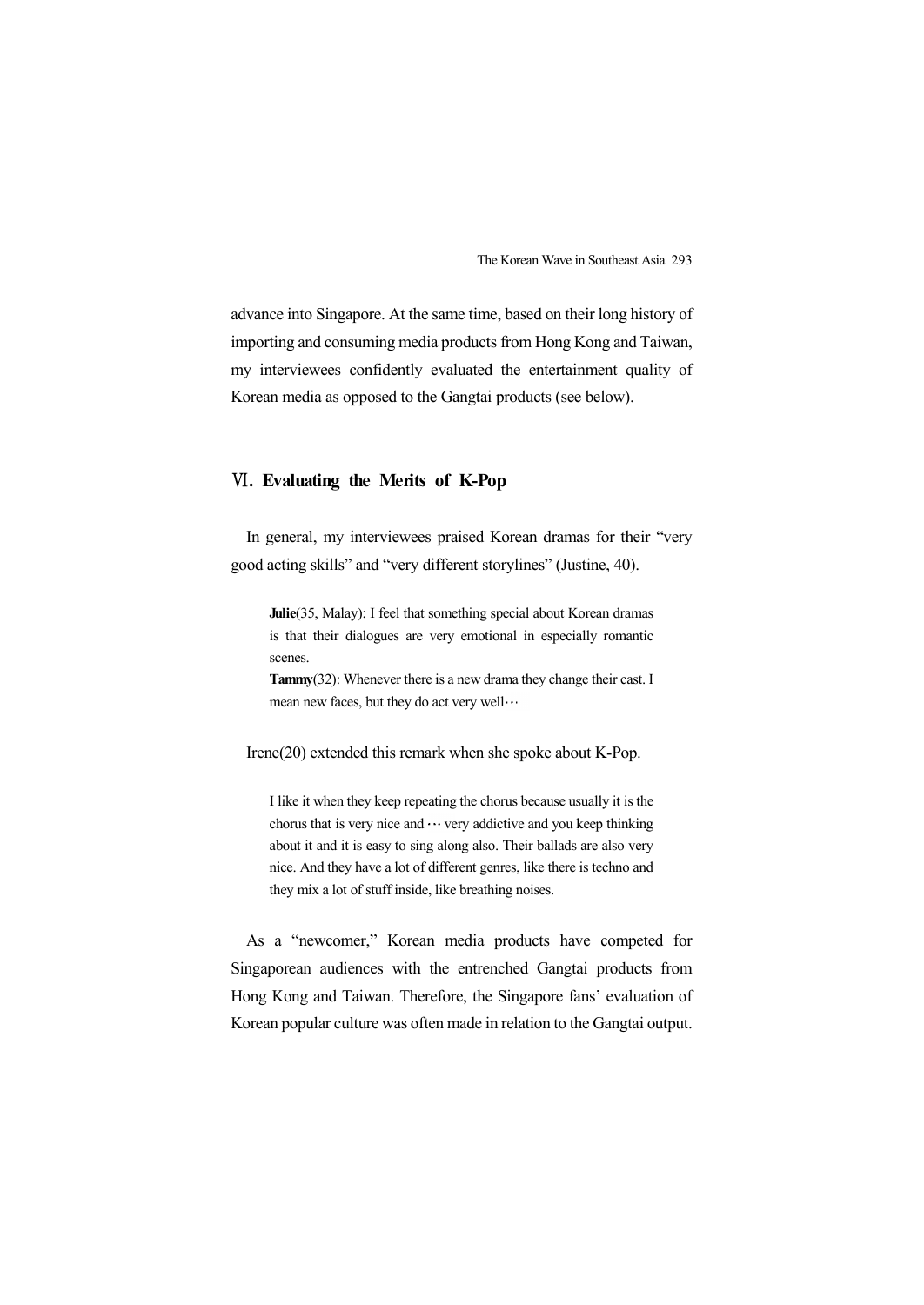#### Michelle(19) shared her opinion of K-Pop bands:

Their dance steps are very well coordinated and their steps are all almost the same. And they can sing live, that is why, that is the most important thing I like because you see, when some Taiwanese sing live, their voices are already so weak.

As such, my interviewees kept comparing Korean TV programs with those of Taiwan. The following conversation provides a revealing insight into how Korean media products are viewed by audiences in Southeast Asia.

**Brenda**(45): For me it's that, I enjoy Korean variety shows. Cos I find American variety shows have reality shows that are much scripted. One reason I like *X-Men* (X맨일요일이좋다), *Love Letter* (이소라 의 러브레터) and *Strong Heart* (강심장) is I think the usage of honorifics. Cos I find Taiwanese variety shows a bit low class. They are very vulgar. But Korean variety shows use honorifics and even informal speech had this. And the whole show goes smoothly without any trouble. It makes me happy to watch.

**Interviewer**: But have you heard the rumor that even Korean variety shows are scripted?

**Brenda**: Yeah, I know *X-Men* is partially scripted. It's not scripted fully, but just like a guideline for the artistes to follow.

**Judy**(20): It doesn't really matter cos they really look very natural doing it. My mom always praises Korean actors and actresses. She says that the intensity in their eyes is very good. So if there's like a Taiwanese show and a Korean show airing at the same time, she'll go and watch the Korean show. She just thinks that Korean shows are more professional.

**Kevin**(24): Actually, we see a lot of like, Taiwanese shows and even Singaporean shows, they are actually like copying the concept of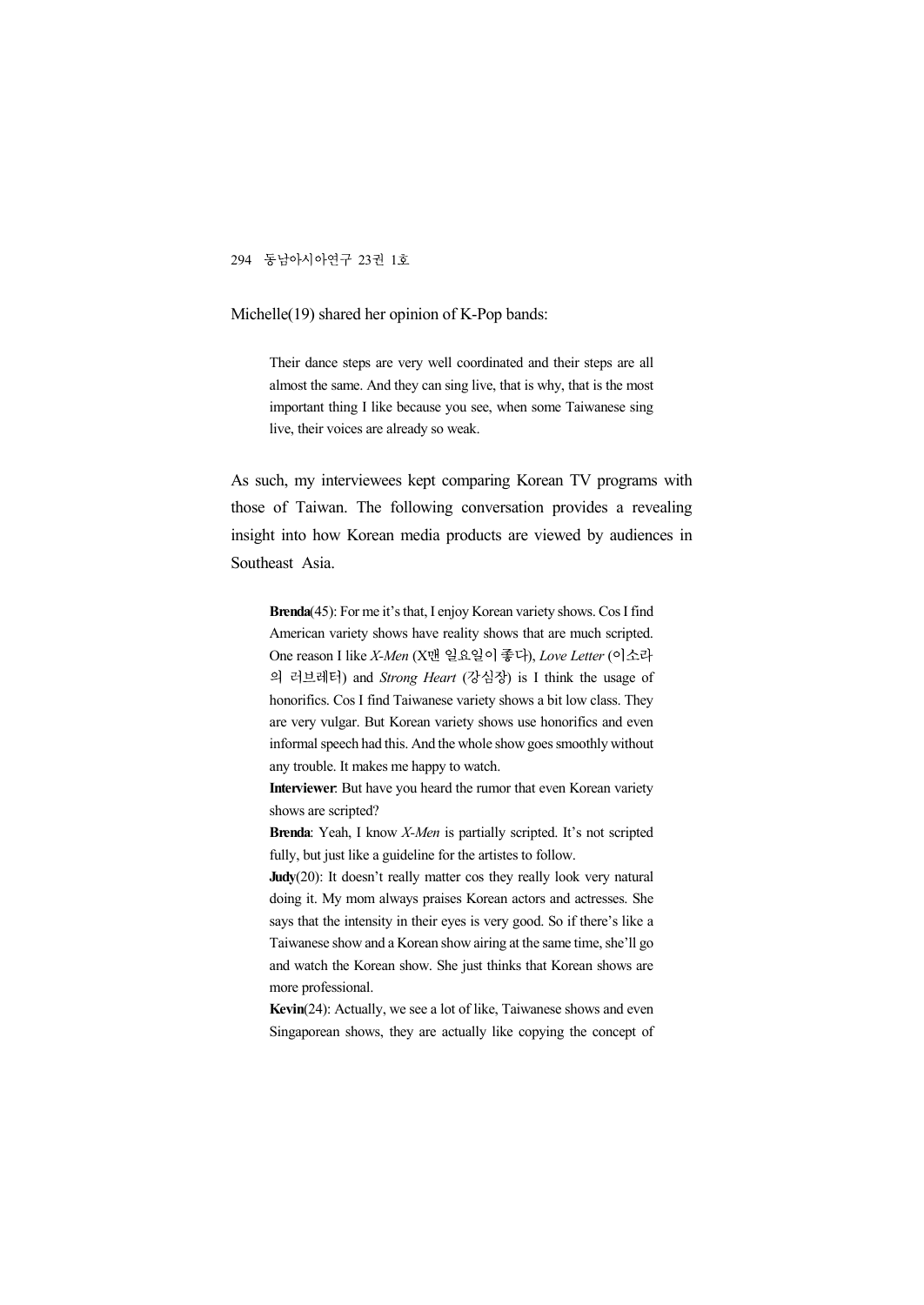Korean shows. Like you know recently Channel U, there's this panel of like foreigners. They actually copied from KBS *Chit Chat with Beautiful Ladies*(미녀들의수다) or something like that. **Tom**(23): It doesn't really matter if it's scripted. Because sometimes the emcees are the major part to make it entertaining. People like Kang Ho-Dong(강호동) and Yoo Jae-seok(유재석), they are very professional in handling situations. So it doesn't really matter if it's scripted.

I was astonished at the level of knowledge that these Singaporean fans had about the Korean entertainment industry. As I will discuss later in this paper, they kept abreast of progress in the Korean media industry. At the same time, the scope of the Korean popular culture they enjoyed was not very different from that enjoyed by Korean fans. They confessed that they were thrilled to see the real-life personas of Korean artistes in variety programs such as *X-Men, Running Men* (런닝맨), and *One Night and Two Days* (1박2일). According to Irene (20):

Normally if you watch Western or local Singapore TV, you can't see variety shows with idol groups. On Korean TV, you can see that the idols really show their personalities through variety shows.

Many interviewees said that while stars from Japan and Taiwan were trying very hard to maintain their privacy, they appreciated Korean stars' humble and easygoing manners as revealed in the Korean variety shows. According to Carol(18):

I became a big fan of Super Junior because of their charismatic performances onstage. But I was fascinated by their human personae with many faults shown in variety shows.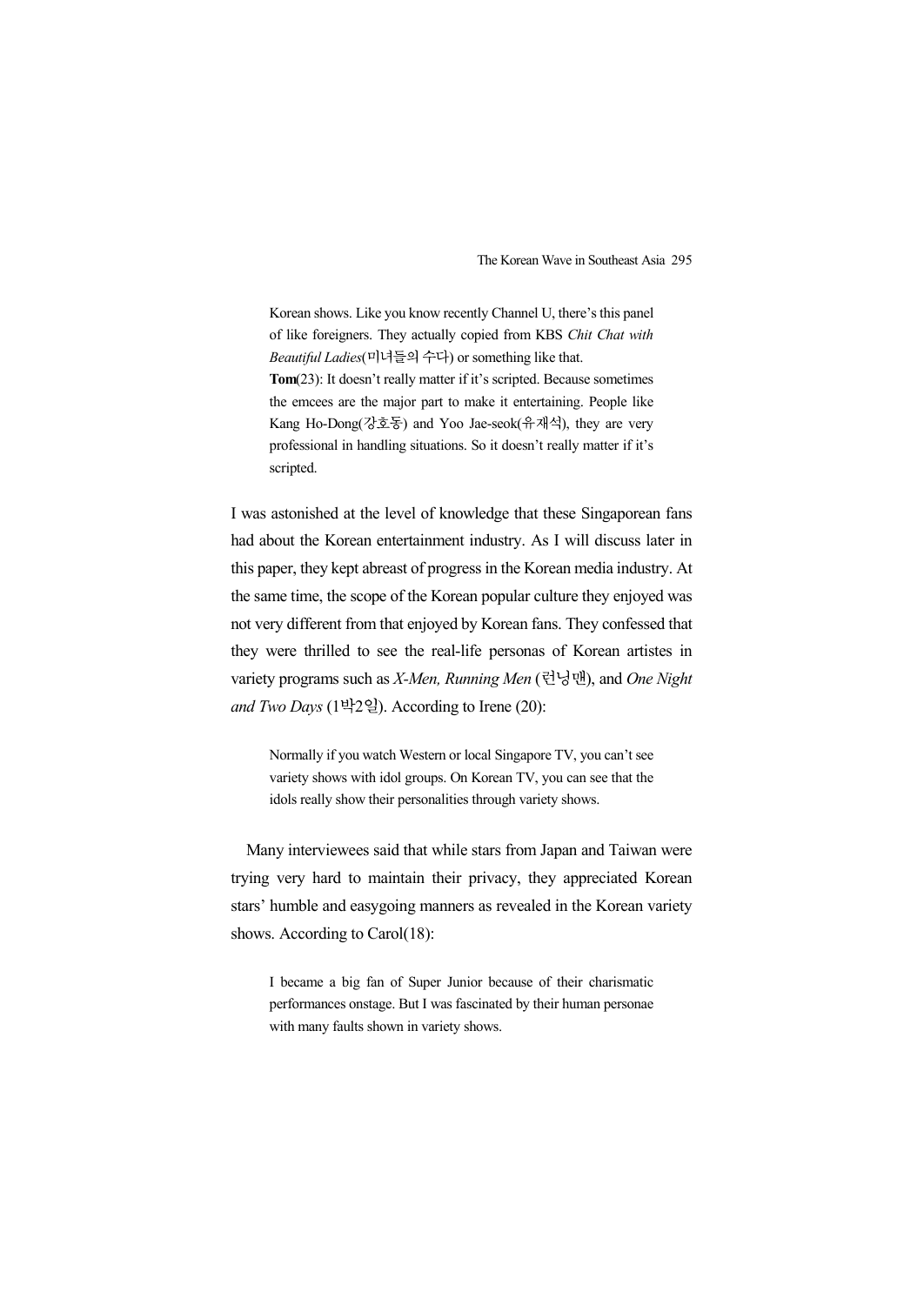My interviewees also said that they prefer the "democratic approach" of the Korean boy bands in which every member is given an equal opportunity to garner public attention. According to Jeannie(21):

While one or two members are under the spotlight in usual Taiwanese boy bands, every member of a Korean band has a knack for something. If you look at Super Junior, Kyuhyun(규현) is not only a singer but also a good MC; Lee Teuk(이특) is a good leader; Siwon(시원) an actor; and Heechul(희철) a comedian . Every member has some reason to be loved.

Justine(40) expressed a similar reason for liking K-Pop when she said that "nobody is actually overshadowed in a band." Whereas we Koreans overlook many aspects of our national media industries because we are used to them, overseas fans take note of and confer their own meanings to them. In a sense, they practice defamiliarization in enjoying the Korean media. Certain relevant topics are beyond the scope in this paper; nonetheless, the fierce competition for audiences home and abroad, the development of systematic star management and training, and the industry's ability to finance expensive productions have all contributed to the high standards of production within the Korean popular culture industry(Shim 2006).

## Ⅶ**. Appreciating All Things Korean**

According to my research, Southeast Asian fans' encounters with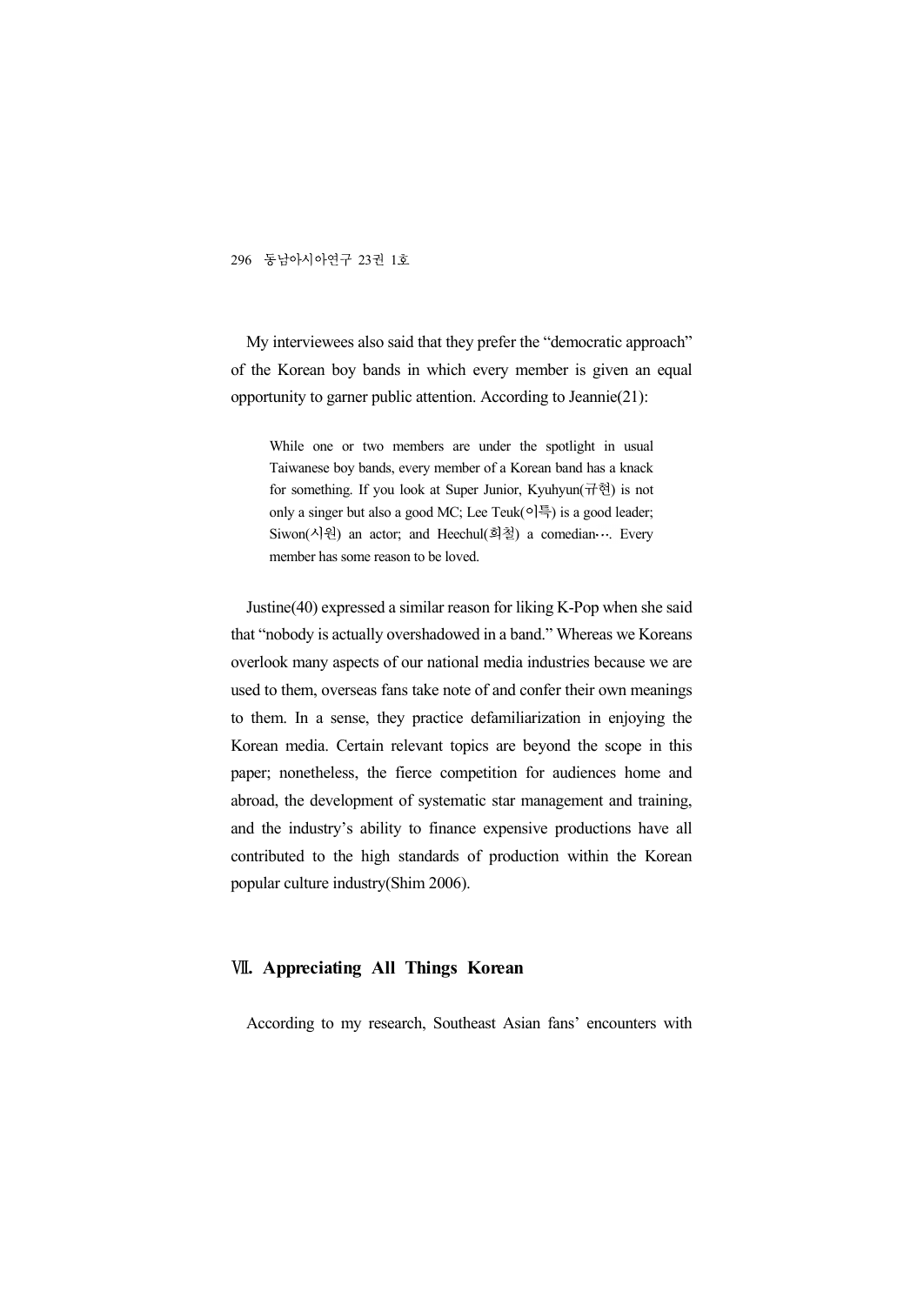Korea do not stop at the level of popular culture. Instead, their consumption of K-Pop and TV drama has led them to learn and enjoy more about things Korean. My interviewees revealed their desire to learn Korean, and in fact the number of Korean learners abroad has increased for the past decade. According to the *Korea Times*, the number of foreigners taking the Test of Proficiency in Korean(TOPIK) has been on the rise. For example, the number of applications for the 15th session of TOPIK, held on 18 and 19 April, 2009, was 96,141 from 25 countries around the world, a huge jump from 2,274 applicants in 1997(Bae 2009).

My interviewees' consumption of Korean dramas has also instigated their desire to try Korean dishes; as a result, Korean restaurants such as "Dae Jang Geum," a name following the popular TV drama, are now found in every major city across Southeast Asia. Likewise, fans also want to buy and wear the clothes they see on the dramas; "Dongdaemun" is a common name for Korean Wave-themed clothing shops located in shopping malls frequented by young people in Southeast Asia. Many interviewees also spoke of their desire to experience life in Korea. Amanda, a 19-year-old Super Junior fan in Singapore, was learning Korean when I met her in 2010. She then went to Seoul and stayed for 9 months to learn more Korean and enjoy K-Pop-related events. As of December 2012 she was working in Singapore, but wrote to me that she continued to prepare for job-hunting in Korea.

There have been many media reports that the Korean Wave stimulated a backlash("Anti-Korean Wave") in Northeast Asian countries such as China, Taiwan and Japan(Yang 2008). However, this strong sentiment is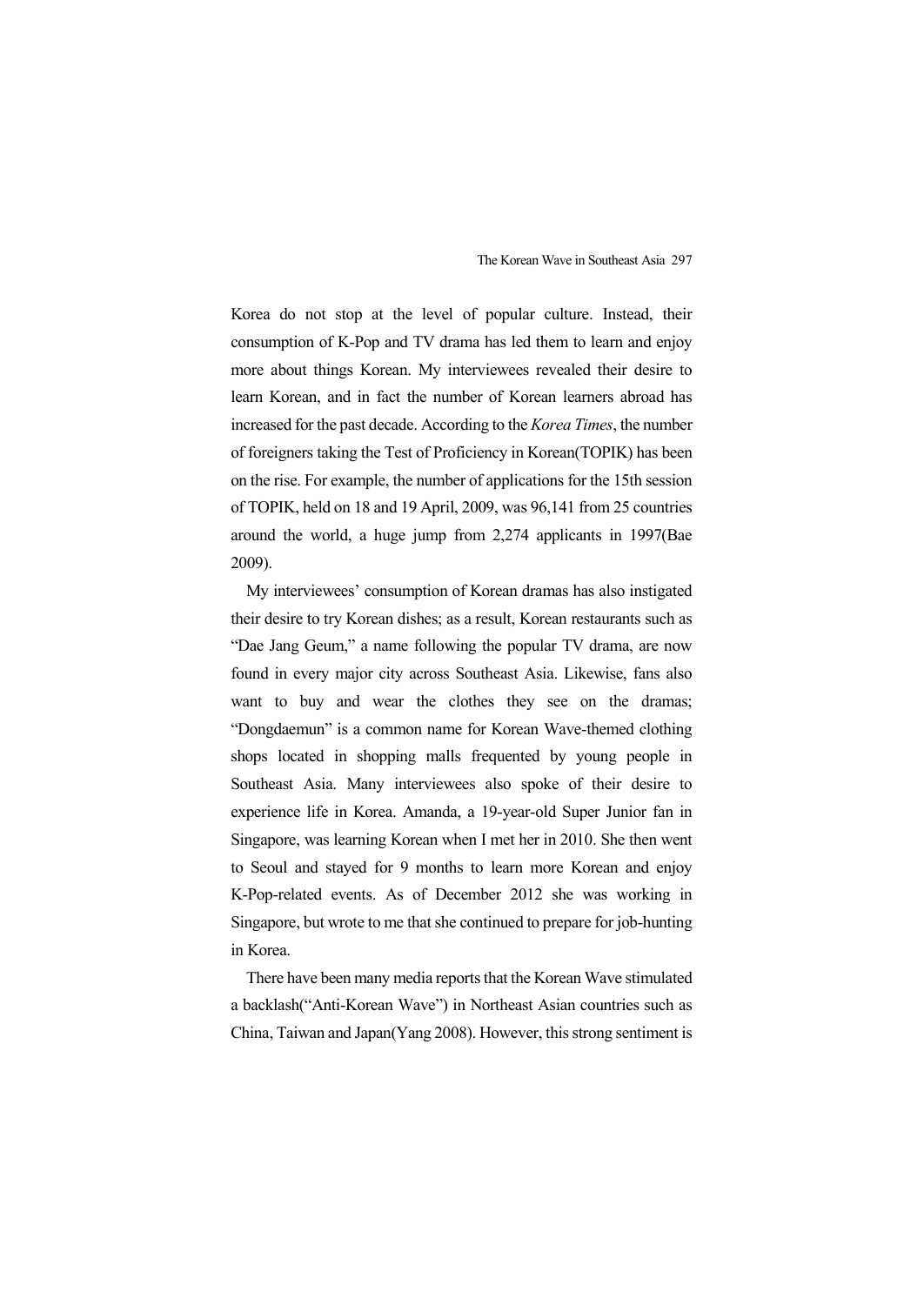rarely found in Southeast Asia because the region has not traditionally been in the position of direct political and economic competition with Korea. Many interviewees of mine remarked that they welcome the introduction of Korean popular culture into Singapore because it expands the spectrum of cultural choices in Singapore. The positive view of the Korean cultural influences was shared by other Southeast Asian people. According to a research by the Korean Institute of Southeast Asian Studies(한국동남아연구소) on 10 Southeast Asian countries' perception on Korean Wave, majority of respondents answered that the Korean Wave was contributing to media development in their countries(KISEAS 2011).

However, we should not assume that there were not any negative sentiments on Korea in Southeast Asia. In the Philippines, the rumor that "The Koreans committed more atrocities than the Japanese during the Second World War" has persisted. Apparently this rumor was initially spread by the Japanese in the Philippines, to save themselves from Filipinos who would seek to take revenge for Japanese atrocities during the war. According to Yu-Jose(2012), this baseless rumor "turns up in casual conversation  $\cdots$  when the topic is the Second World War" (p. 327) and has led to negative image-building about Koreans. After all, the Korean Wave has improved the Korean image, according to a former president of the United Korean Community Association in the Philippines, who has lived there for over 30 years.7)

Jane(17), a high school student in Singapore, confessed that her classmates jeered at her by calling a "Korean wannabe" or a "fake Korean" when K-Pop fever was not strong. Mary(20) said that some

<sup>7)</sup> Personal interview in Makati City in February 2010.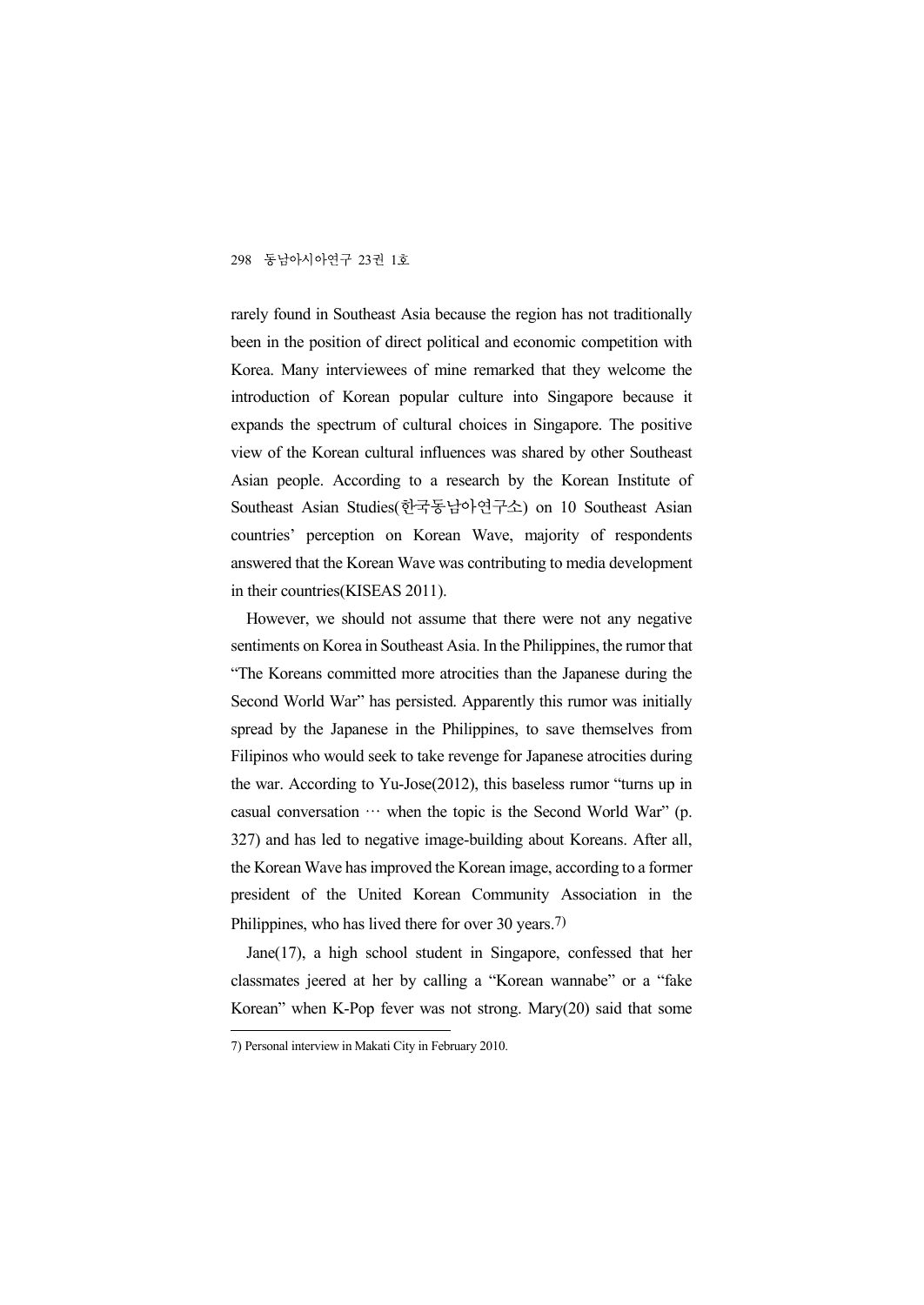friends of hers once said Koreans were the most vulgar people in the world. All of these negative perceptions of Korea, however, subsided with the spread of the Korean Wave. According to Brenda(45), the perception of Korean products in general has improved as well.

**Brenda**: Previously before the Korean Wave, we always think that made-in-Korea items are not that good.

**Interviewer**: How do you find these days?

**Brenda**: Now department stores like OG, Robinsons this and all that, when they have promo on something, you know, they will tell you it is made in Korea  $\cdots$ . Sometimes you pass by a shop, a clothing shop, they will tell you all this from Korea. Everything Korea, you know?

My interviewees expressed fascination with the Korean custom that dictates younger people show respect and good manners to older people, images often shown in Korean dramas. According to them, Singapore is already westernized and has lost all the good traditions and courtesies, and family bonding is not as strong as in Korea.

**Kevin**(24): I like the politeness of Koreans. **Interviewer**: How about in Singapore? **Tom** $(23)$ : Not

**Kevin**(24): Not at all.

**Tom**(23): Not so practiced here. On the other hand, Koreans greet, for example, even if it's just 1-2 years older they have to greet them, call them *hyung*(형) all that, but in Singapore it's just, call them by their names.

**Brenda**(45): Kids in Singapore treat their parents as if they are friends. In Korea, they really like respect their parents, they don't treat them like friends.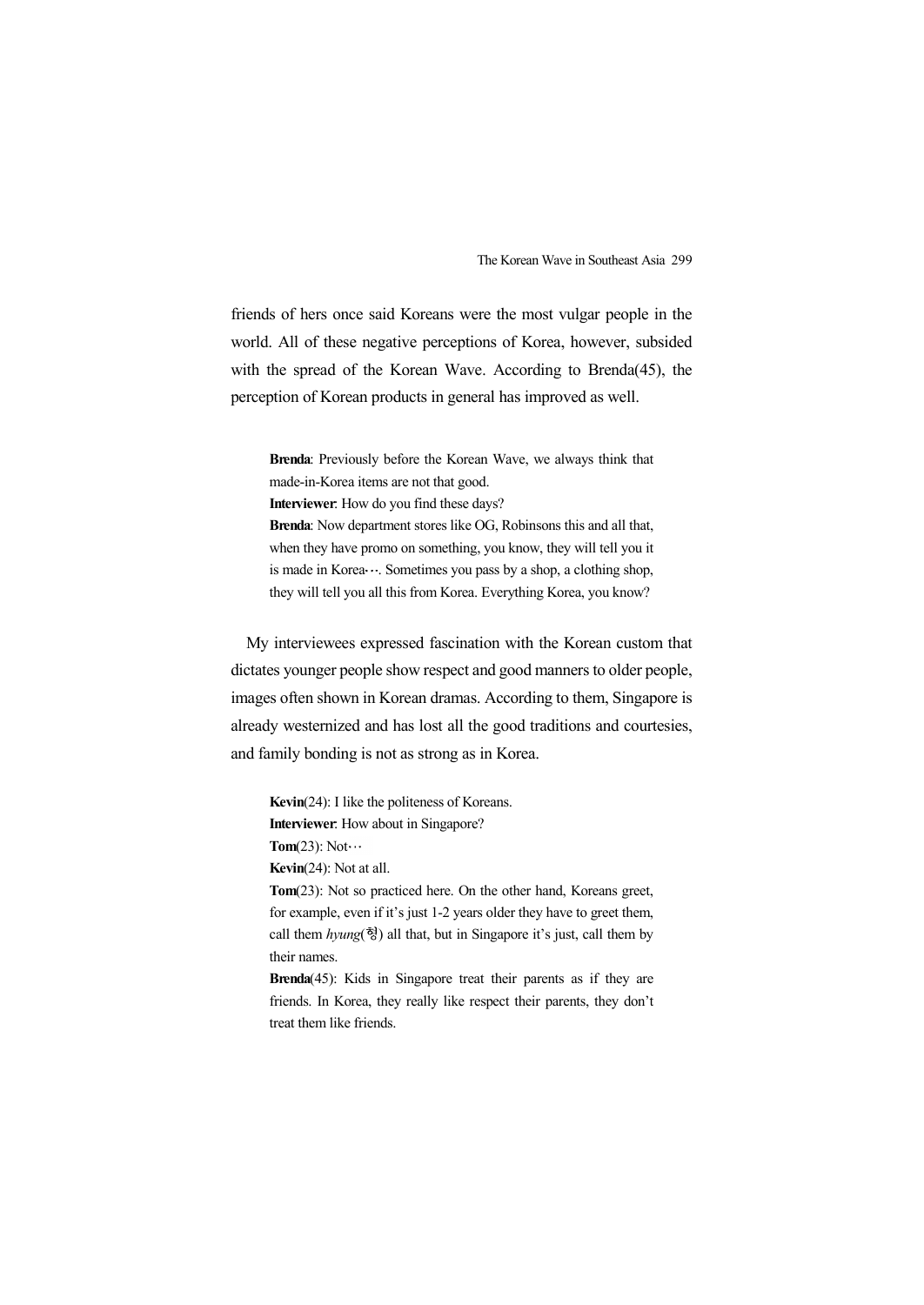As they watch Korean television shows and music videos, fans in Southeast Asia envision life in Korea. This conversation is possible partly because they are ethnic Chinese who used to practice Confucian values. Out of nostalgia of what is disappeared, these fans share positive views of Korean society. In other words, while the Asian fans are fascinated by the innovative and "Western" styles in the Korean popular culture, they also find pleasure in identifying nostalgic values inherent in the same Korean cultural text.8)

#### Ⅷ**. Re-understanding Fans**

Fans of popular culture have long been labeled as emotional, irrational, and reckless (Fiske 1989). Fans of Korean Wave were no exception to this stereotyping that the mainstream media across Asia often described them as silly housewives who chased after Bae Yong-joon(배용준), Kwon Sang-woo(권상우) and other male stars(Yang 2008). Transformations in communication technology and the new demographic make-up of Korean Wave fandom have changed these fan practices. Now, foreigners can easily acquire news about the Korean media industry; for example, websites such as soompi.com or

<sup>8)</sup> The analysis of the immense popularity of *What is Love All About*(사랑이 뭐길래) in China in 1997 may have to be revised. Many reports and papers ascribed it to the fact that the Chinese audiences identified the same Confucian values in the drama. In fact, older generation men mainly found pleasure in the patriarchal power practiced in the drama, which had been disappeared in China after long years of gender equality policy under the Communist regime.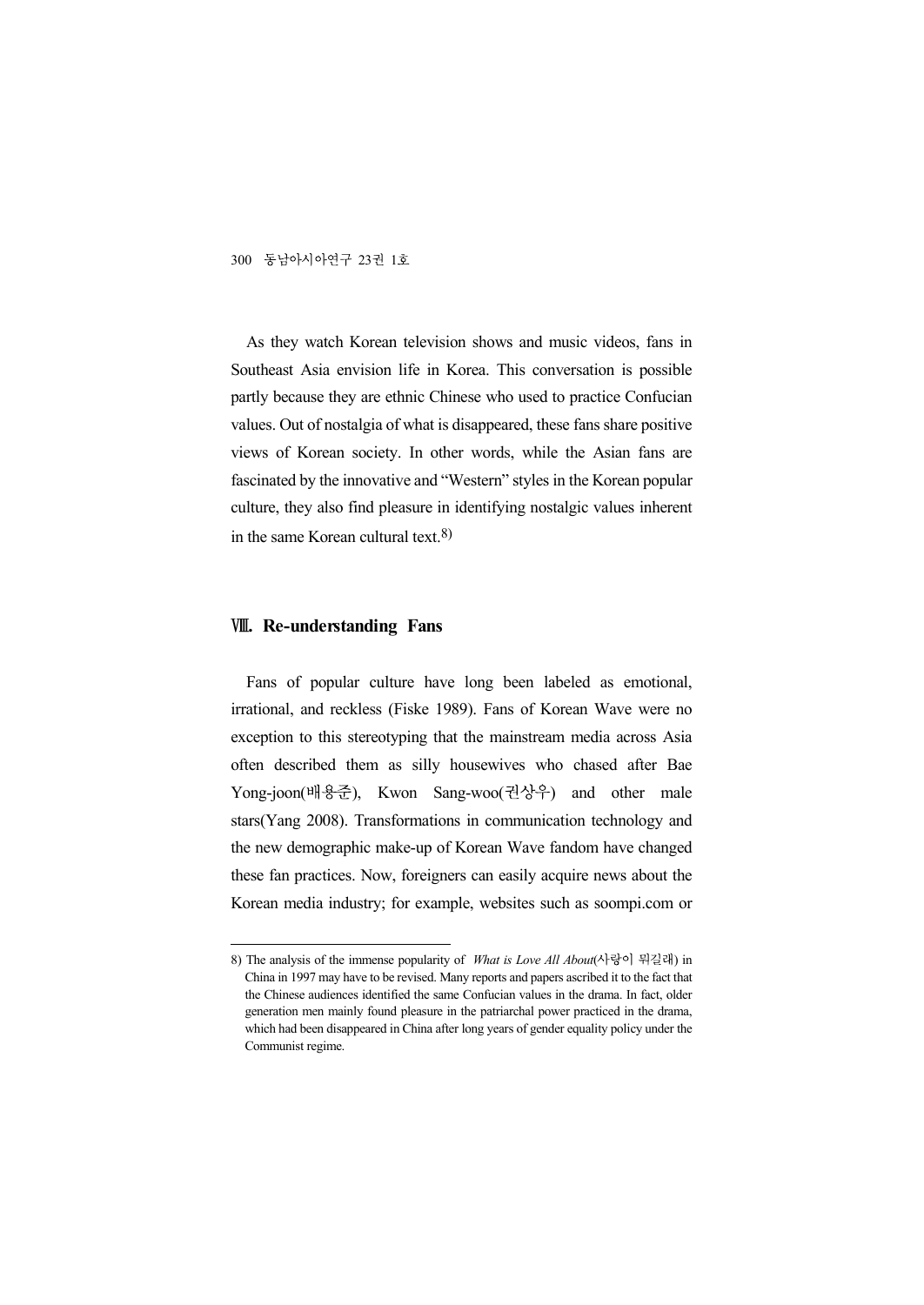kpop.com provide up-to-the-minute information in English on the Korean Wave.

An hour or so after its original broadcast, almost every Korean TV program is being subtitled in Chinese, English, and sometimes other languages by Korean Wave aficionados around the world, and uploaded to diverse online sites, including peer-to-peer (P2P) file-sharing sites. My interviewees reported that they made it a rule to download *Music Bank*(뮤직뱅크), *Inkigayo*(인기가요), *Running Men*(런닝맨), and *Ultimate Challenge*(무한도전) about an hour later than their original broadcast in Korea. YouTube also allows viewers around the world easy access to popular Korean TV shows.

As a result, fans are well cognizant of the circumstances and happenings in the Korean media industry. They can recount the names of major TV stations and music productions in Korea without any difficulty and keep abreast of up-to-date news on the Korean Wave. Therefore, they make informed judgments about those happenings. For example, in relation to the controversy about Han Geng's(한경) withdrawal from Super Junior and filing a lawsuit against SM Entertainment, Irene(20) remarked: "I feel that it's not just a contract alone, contractual problems, it's human rights. They are abusing the human rights of their own artistes and  $\cdots$  refuse to let him stop and rest." Mary (20)'s opinion took on a different tone:

But at the same time, SM is the one who brought him into popularity so because now SJ-M9) become so popular, so he thinks that it is the right time to act because no matter how, probably SM would want to

<sup>9)</sup> SJ-M is shorthand for Super Junior Mandopop. It is a Mandopop boyband branched off from Super Junior.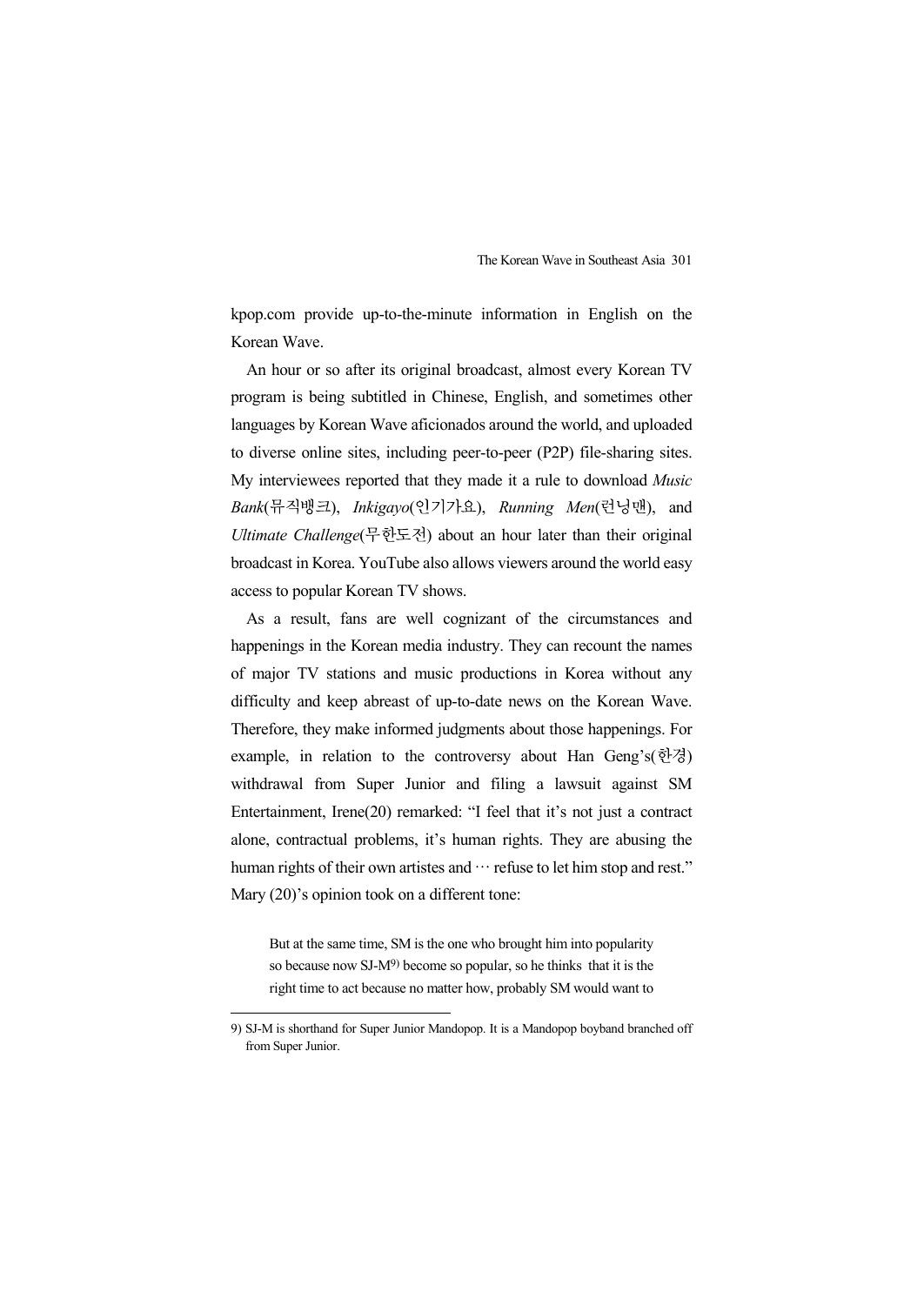hold on to China market so I think it could be  $\cdots$  that is why I said it is both sides, he could be quite cunning in that sense to plan in that situation to come out at this time.

My interviewees' knowledge of K-Pop was so wide that they discussed K-Pop legend Seo Taiji(서태지)'s musical style and mentioned lesser-known musicians such as V.O.S, Chaeyeon(채연), and Clazziquai(클래지콰이). In my interviews in 2010, some Singaporean fans tried to correct the Korean media's tendency to report that the Korean Wave was weakening overseas. According to Justine (40): "It's only in China and Japan. Korean Wave is getting bigger here in Singapore. We are different!"

Communication technology is transforming fan practices, particularly in Singapore. Above all, the relatively small size of K-Pop fandom there has facilitated personal contacts among fan club members. According to Jane(17), after becoming acquainted with other fan club members, she has begun to engage in hour-long dialogues with them using MSN Messenger services and Facebook accounts. Most of my interviewees even confessed that they felt closer to each other among fan club members than to their friends and acquaintances that they have met offline.

Given the small size of the local fandom, K-Pop fan clubs in Singapore are eager to affiliate with fan clubs in other Asian countries. For example, the Wonder Girls' fan clubs in Singapore and Thailand became sister organizations so that Thai club members provide accommodation to fans from Singapore when they visit Bangkok to attend Wonder Girls' concerts. Fan club members also ask their fan-friends in other countries to buy fan paraphernalia for them. In fact,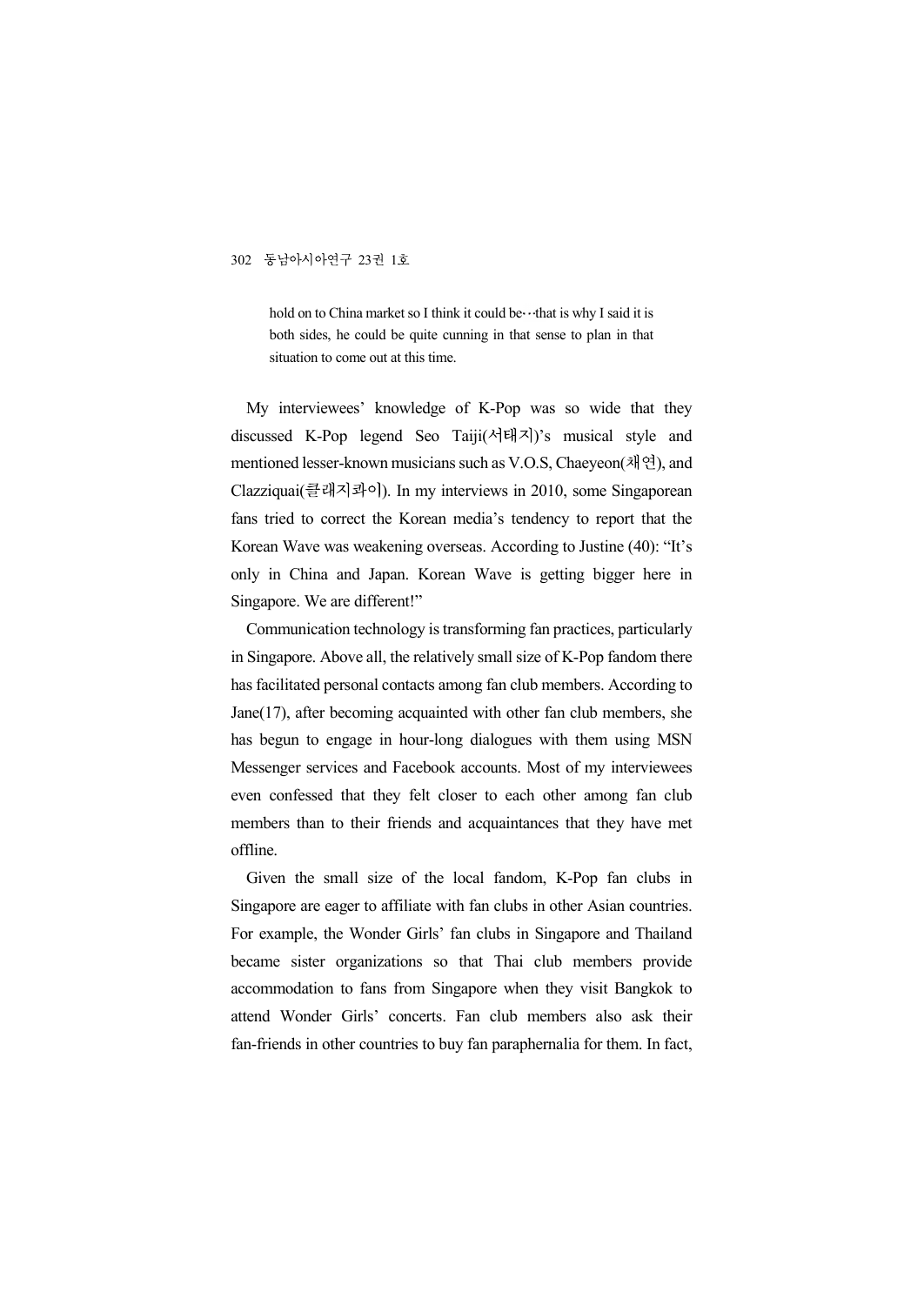internationalization of fan activities is a new characteristic in the globalization era(Jung 2011). As such, rapid development of communication and transportation technologies now enables fans to reach out to each other across time and space, leading to the formation of much larger, transnational fan communities.

## Ⅸ**. Conclusion**

The Korean media's coverage of the Korean Wave overseas has been incomplete and even inaccurate. Domestic news reports have tended to focus on the vicissitudes of the Korean Wave in China and Japan, or on Western reception with much fanfare, while ignoring or incorrectly presenting the situation in Southeast Asia. For example, the coverage took on a nervous tone when the Korean Wave seemed to be waning in Japan even though it was actually growing throughout the Southeast Asian region.

By focusing on the case of Singapore, this paper has attempted to provide alternative, and more objective, perspectives to the current Korean Wave literature. By having focus group interviews with active fans of K-pop and Korean TV programs, we have understood why and how Korean media are consumed and enjoyed in Singapore, and what meanings are conferred on this cultural practice. In addition, by examining historical, technological and political-economic factors within the recipient side which influence the cultural importation, we have contextualized Southeast Asian fans' appreciation of Korean media products, which we Koreans are familiar with and thus often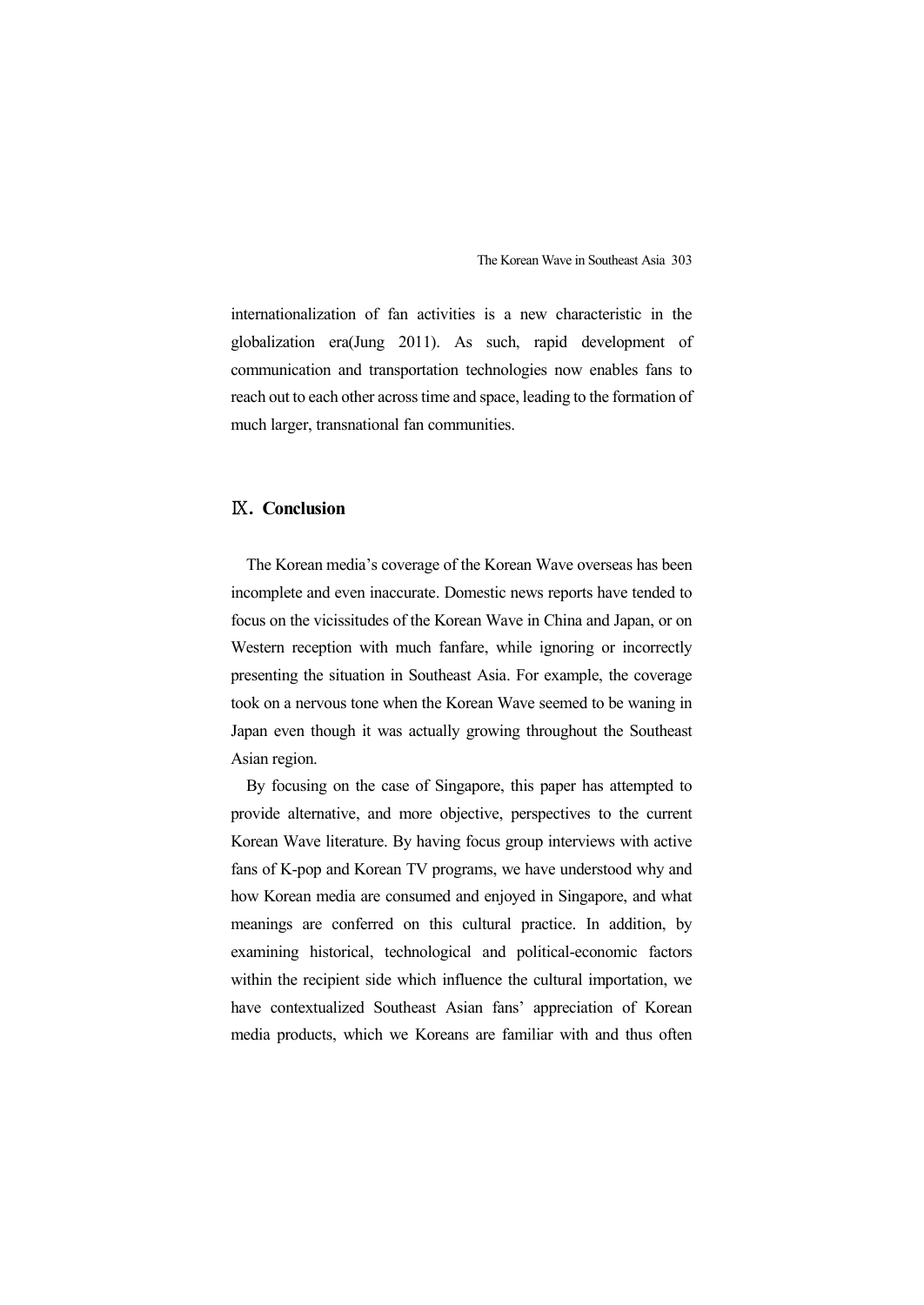#### disparage(김수정 2012; 심두보2007).

Compared to Korea, Singapore and other Southeast Asian countries are more porous and receptive to foreign cultures throughout their histories, spanning from Indian, Chinese and Islam civilizations to more recent Western colonization and Japanese influences(신윤환 2008). Therefore, they have seen many ups and downs of foreign cultures. While this condition has provided Southeast Asian people with an openness and tolerance to foreign cultures, it has also made incoming foreign cultures look banal to them. In this environment of what I would call the "banalization of foreign cultural reception" in Southeast Asia, the Korean Wave there developed very slowly compared to in Northeast Asia. For example, while *Jewel in the Palace*(대장금) was a TV drama to revitalize the weakening Korean Wave in Northeast Asia, it was *the*  Korean drama which ignited the Korean Wave in Southeast Asia.

The political-economic conditions of Singapore also influenced the development of Korean Wave there. Singapore's small media market size and the government's emphasis on media's role as an ideological apparatus put media industries in a straitjacket. On the other hand, the long years of Gangtai culture consumption allowed the local audiences to develop discerning eyes on foreign popular culture. In the end, the weak competitiveness of local media programming conditioned the Singaporean audiences to further appreciate the Korean media products, suggesting the high entertainment quality as a main reason for their liking of Korean culture.

What this also implies is that Korean Wave was not born in a vacuum, but must be understood with a perspective of a continuum of cultural traffic within East Asia. With this perspective in mind, this paper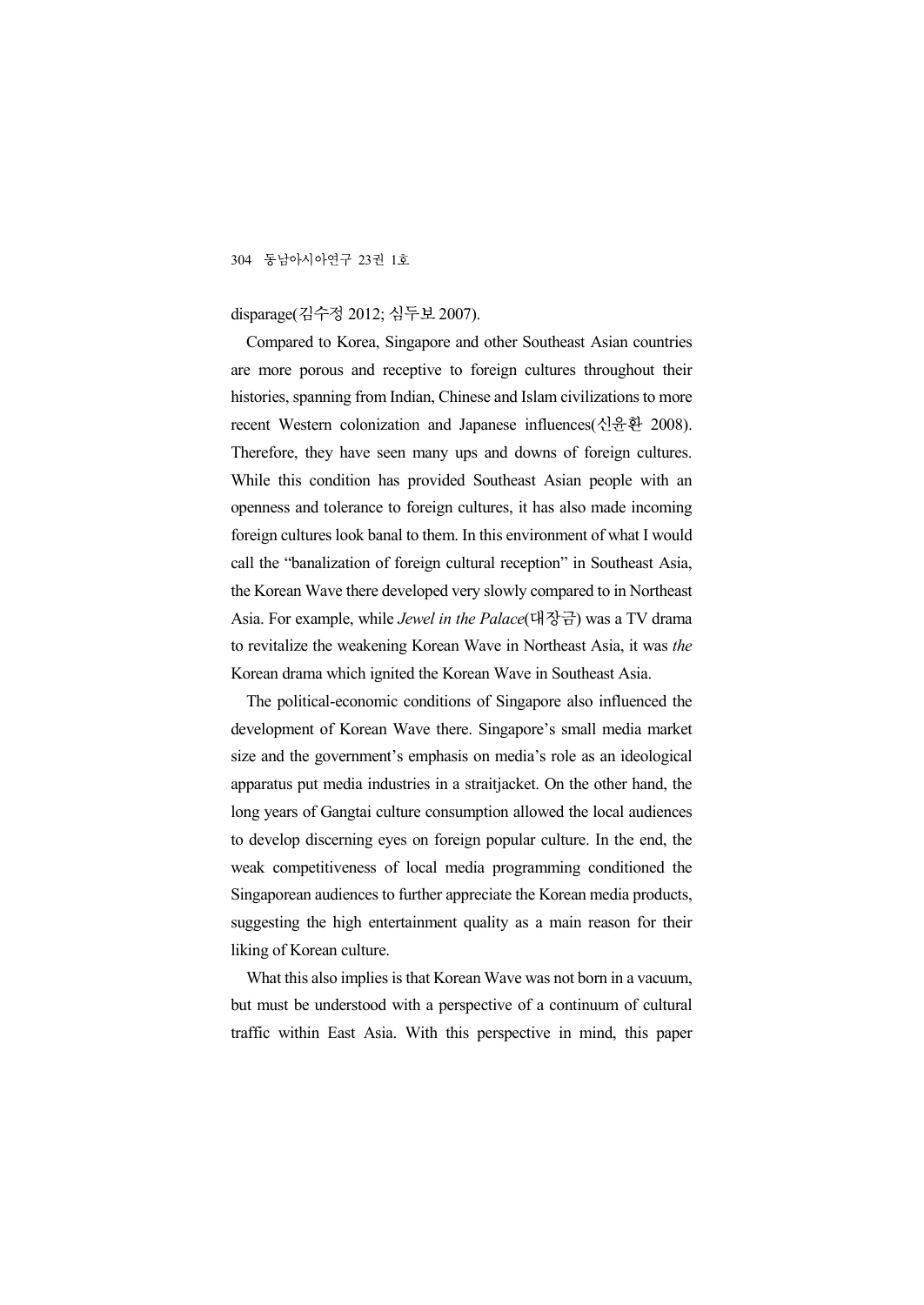demonstrated that Inter-Asia popular cultural exchanges have always existed throughout the 20th century. For example, Hong Kong films swept the whole Asian theaters in the period between 1970s and early 1990s. Japanese manga and anime have filled children's hours on television in most Asian countries. These, including *Meteor Garden,* the Taiwanese version of *Boys over Flowers*(꽃보다 남자), laid a foundation for Southeast Asian audiences to embrace Korean TV dramas. In recent years, communication technologies are expediting the growth of Korean Wave fandom. Therefore, I would suggest that Korean Wave research be done with an understanding of what I would call the "cumulative practices of reception" in Southeast Asia.

주제어: Korean Wave, Singapore, Southeast Asia, K-Pop, Popular Culture, fandom

## **References**

- 김수정. 2012. "동남아에서 한류의 특성과 문화취향의 초국가적 흐 름." 『방송과 커뮤니케이션』 13(1): 5-53. 김영찬. 2008. "베트남의 한국 TV드라마 수용에 관한 현장연구." 『커뮤니케이션 연구』 16(3): 5-29. 김형준. 2012. 『적도를 달리는 남자』 서울: 이매진. 백원담. 2005. 『동아시아의 문화선택 한류』서울: 펜타그램.
- 손승혜. 2009. "학술논문의 메타분석을 통해 본 한류 10년." 『언론 과 사회』 17(4): 122-153.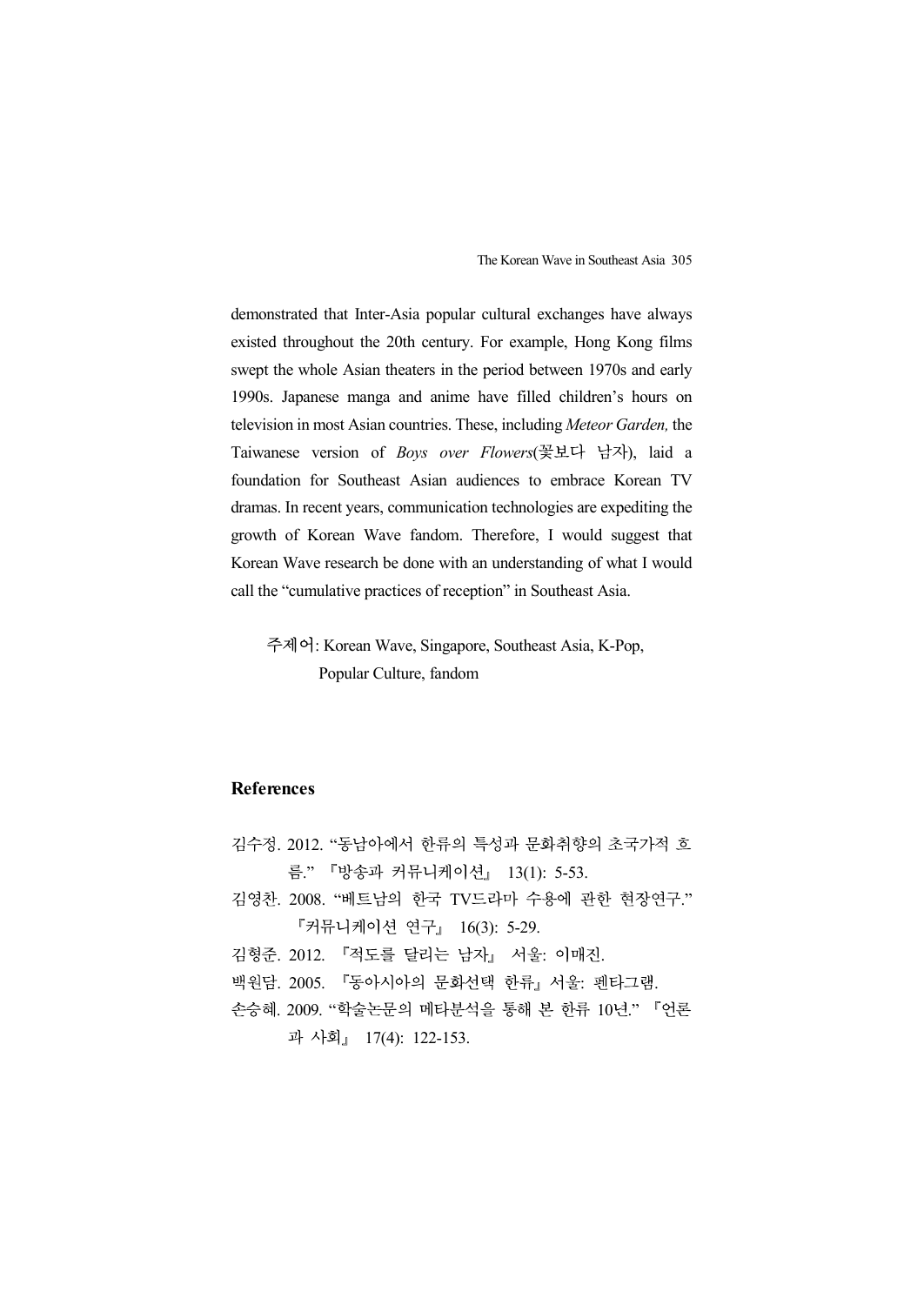- 송혜진. 2012. "['K팝 인베이전' 1년] 2011년 6월10일은 K팝 新기 원… 그날 세계 팝역사 새로 썼다." 『조선일보』 6월 8일 p. A21.
- 신윤환. 2008. 『동남아문화 산책』서울: 창비.
- 심두보. 2006. "싱가포르의 한류와 디아스포라적 드라마 수용." 『방송문화연구』 18(1): 61-86.
- \_\_\_\_\_\_. 2007. "한류와 한국 드라마, 그리고 여성의 팬덤." 『방송공 학회논문지』 12(5): 414-422.
- \_\_\_\_\_\_\_. 2012. "대중문화 허브로서 서울의 부상: 최근 한국 대중문 화 속 '동남아 현상'과 관련하여." 『스피치와 커뮤니케이 션』 17: 167-201.
- 심두보·민인철. 2011. "아시아 대중문화 지형과 한국의 대만 드라마
- 수용의 맥락." 『아세아연구』 54(2): 157-185.
- 아츠뉴스. 2009. "필리핀, 노바디 모른다고 살인사건 발생!" 아츠뉴
	- 스 http://artsnews.mk.co.kr/news/39244 (검색일: 2010.09.08)
- 유세경·이경숙. 2001. "동북아시아 3국의 텔레비전 드라마의 문화적 근접성 연구." 『한국언론학보』 45(3): 230-267.
- 이재현. 2008. "'메이드 인 코리아' 낙인의 진짜 이유는…" 참여연대 국제연대위원회 편. 『우리 안의 아시아 우리가 꿈꾸는 아 시아』pp. 34-37. 서울: 해피스토리.
- 조한혜정. 2002. "동/서양 정체성의 해체와 재구성." 『한국문화인 류학』35 (1): 3-40.
- 한형조. 2006. "우리만 모르는 한류 열풍." 『중앙일보』 2월 4일.<br>p.30.
- 허진. 2002. "중국의 한류 현상과 한국 드라마 수용에 관한 연구." 『한국방송학보』 16(1): 496-529.
- 홍석경. 2012. "프랑스의 한국 아이돌 문화 여성팬덤과 성 담론에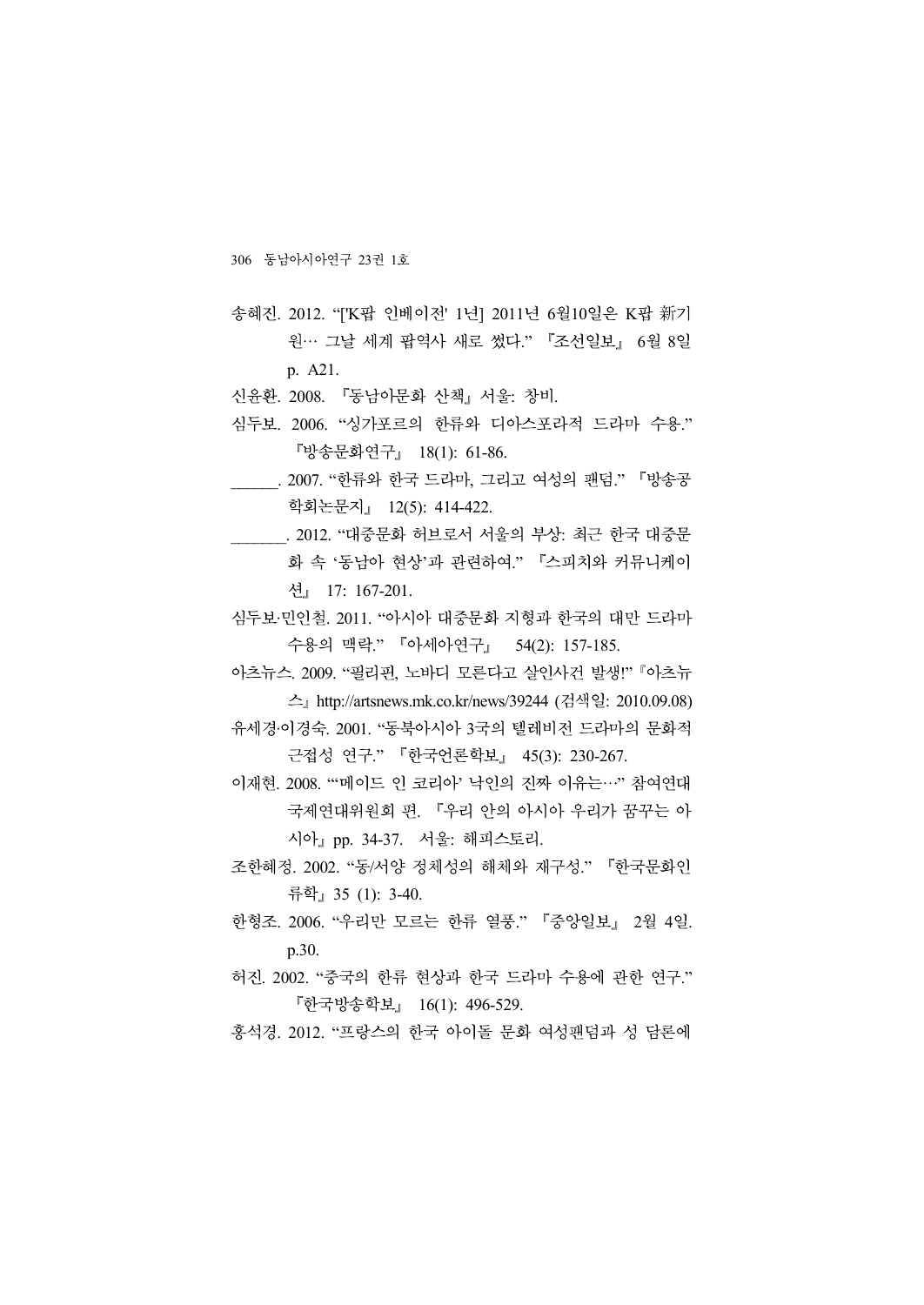대한 연구." 『한국언론학보』 56(1): 185-208.

- Bae, Ji-sook. 2009. "Korean Proficiency Test Getting More Popularity." *KoreaTimes*. April 12. http://www.koreatimes. co.kr/www/news/nation/2009/04/117\_43029.html(검색일: 2013.01.02)
- Chua, Beng Huat. 2012. *Structure, Audience and Soft power in East Asian Pop Culture*. Hong Kong: Hong Kong University Press.
- Faiola, Anthony. 2003. "Japan's Empire of Cool: Country's Culture Becomes Its Biggest Export." *Washington Post*. December 27. p. A01.
- Fiske, John. 1989. *Reading the Popular*. Boston: Unwin Hyman.
- Hafez, Kai. 2007. *The Myth of Media Globalization.* Cambridge: Polity.
- Hannerz, U. 1996. *Transnational Connections: Culture, People, Places*. London: Routledge.
- H-Net Online. 2012. http://h-net.msu.edu/cgi-bin/logbrowse.pl?trx= vx&list=H-Asia&month=1210&week=b&msg=z5A4mEkk5u EgQmDkK71wdA (검색일: 2012.11.30)
- Iwabuchi, Koichi. 2005. "Discrepant Intimacy: Popular Culture Flows in East Asia." In John Erni and Siew Keng Chua (Eds.), *Asian Media Studies*. pp.19-36. Oxford: Blackwell.
- Iwabuchi, Koichi. 2002. *Recentering Globalization*. Durham: Duke University Press.
- *The Jakarta Post*. 2012. "'Gangnam Style' Hits Jakarta." Sep. 10. http://www2.thejakartapost.com/news/2012/09/10/gangnam-st yle-hits-jakarta.html(검색일: 2012.11.10)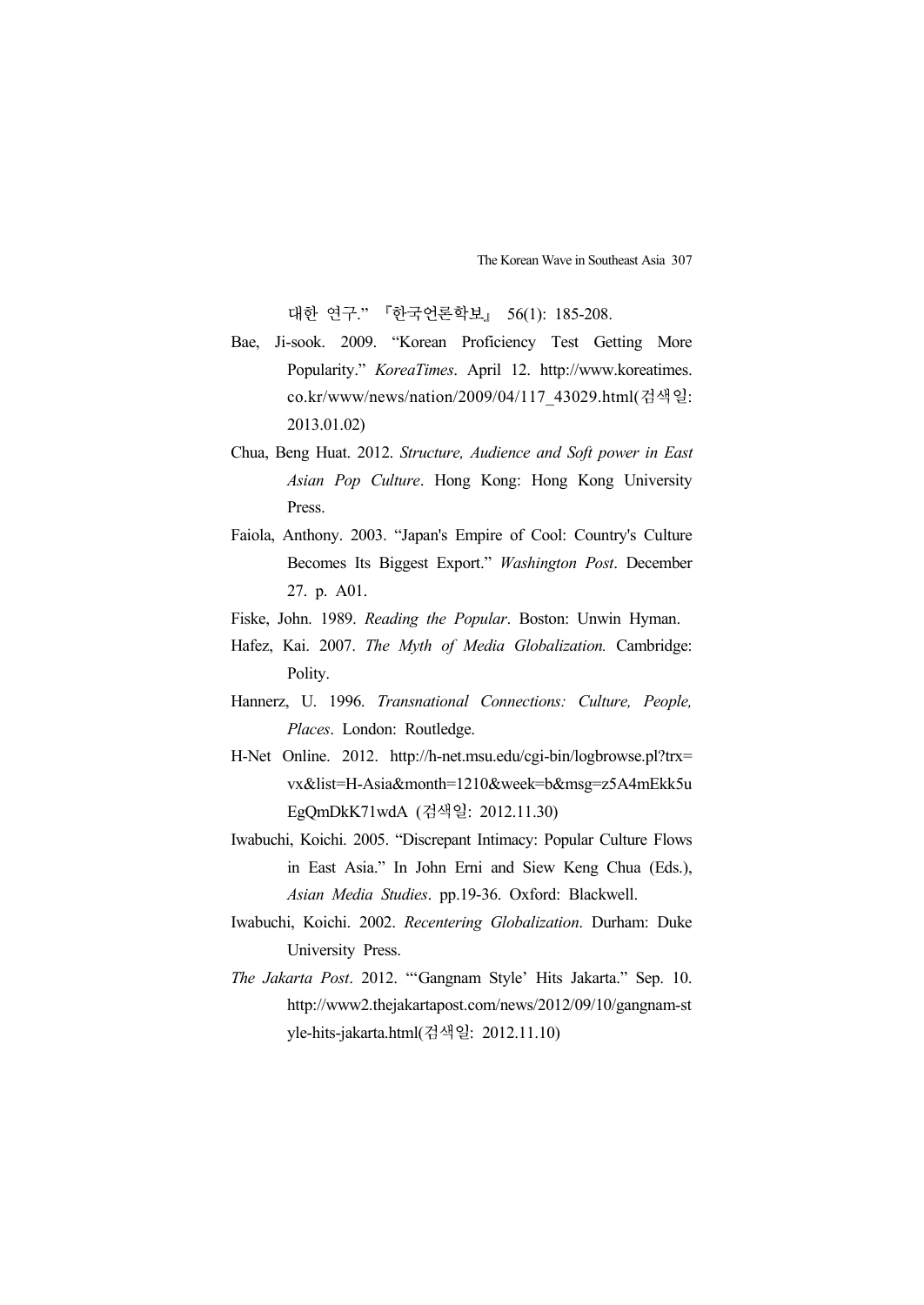- Jung, Sun. 2011. *Korean Masculinities and Transnational Consumption: Yonsama, Rain, Oldboy and K-Pop idols*. Hong Kong: Hong Kong University Press.
- KISEAS (Korea Institute of Southeast Asian Studies). 2011. *Southeast Asian Perceptions of Korea*. Seoul: Jimoondang.
- Lechner, Frank J. and Boli, John. 2012. *The Globalization Reader*. New York: Wiley-Blackwell.
- Liew, Khai Khiun. 2010. "'Symbolic migrant worker': Southeast Asian artistes in the East Sian entertainment industry." In Doobo Shim, Ariel Heryanto and Ubonrat Siriyuvasak (eds.), *Pop Culture Formations across East Asia*. pp.181-208. Seoul: Jimoondang.
- Shim, Doobo. 2006. "Hybridity and the rise of Korean popular culture in Asia." *Media, Culture and Society* 28(1): 25-44.
- Shim, Doobo and Liew, Kai Khiun. 2011 (19 May). "Waxing Korean Wave in East Asia." Public Lecture (*ARI ASIA TRENDS* series)held at National Museum of Singapore. Organized by Asia Research Institute, National University of Singapore.http://www.ari.nus.edu.sg/events\_categorydetails. asp?categoryid=15&eventid=1152)
- Shim, Doobo and Noh, Kwang Woo. 2012. "YouTube and Girls' Generation fandom." In Shirlena Huang, Mike Hays, and Sang Kook Lee (eds.), *Managing Transnational Flows in East Asia*. pp.189-205. Seoul: Jimoondang.
- Stokes, Jane. 2003. *How To Do Media & Cultural Studies*. London: Sage.
- Straubhaar, Joseph. 1991. "Beyond media imperialism: Assymetrical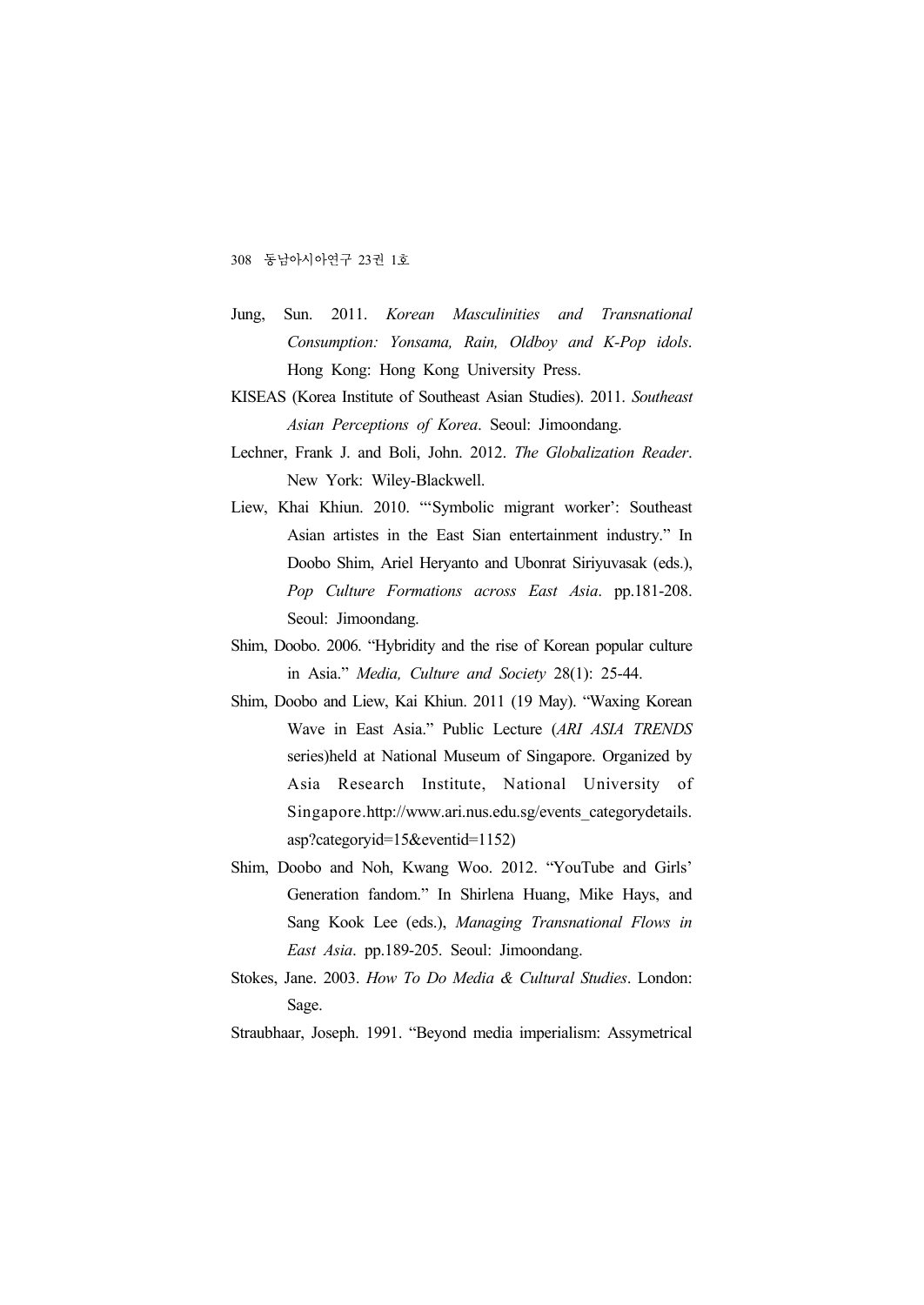interdependence and cultural proximity." *Critical Studies in Mass Communication* 8: 39-59.

- Uhde, John and Uhde, Yvonne Ng. 2010. *Latent Images: Film in Singapore*. Singapore: Ridge Books.
- Yang, Fang-chih. 2008. "Rap(p)ing Korean wave: National identity in question." In Chua Beng Huat and Koichi Iwabuchi (eds.), *East Asian Pop Culture: Analyzing the Korean Wave*. pp.191-216. Hong Kong: Hong Kong University Press.
- Yin, Kelly Fu Su & Liew, Kai Khiun. 2005. "Hallyu in Singapore: Korean Cosmopolitanism or the Consumption of Chineseness?" *Korea Journal* 45(4):206-32.
- Yu-Jose, Lydia N. 2012. "The Koreans in Second World War Philippines: Rumour and History." *Journal of Southeast Asian Studies* 43(2):324-339.
- (2013. 01. 04. 투고; 2013. 02. 05. 심사; 2013. 02. 14 게재확정)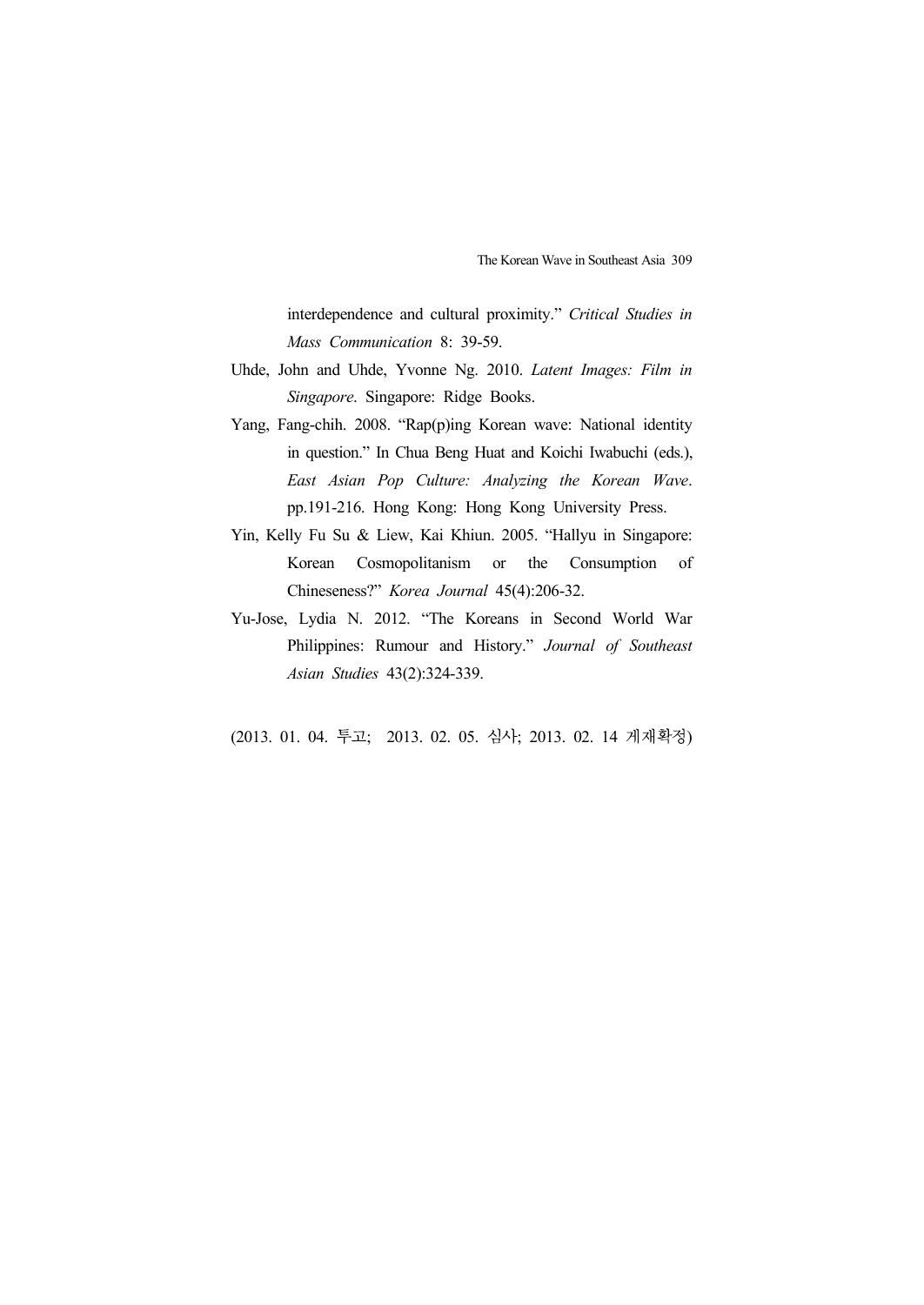<국문초록>

# 동남아시아의 한류: 싱가포르의 경우를 중심으로

심두보

(성신여자대학교 미디어커뮤니케이션학과)

한류에 대한 기존 언론보도 및 연구 경향은 다음과 같이 요약된다. 중국·일본 및 서구에서의 한류 현상에 대한 편중된 관심과 한류 분석 틀로서 문화근접성 이론에 대한 지나친 의존이다. 이러한 상황은 한 류 현상에 대한 객관적인 인식과 경험적인 분석을 방해하고 있다. 이 러한 문제의식에 기초한 본 연구는 동남아시아, 특히 싱가포르의 한 류 현상에 대한 분석을 통해 보다 객관적이고 다각화된 한류 연구를 모색한다. 지리적으로 동남아시아에 위치하고 있지만 문화적으로 동 북아시아적 요소를 포괄하고 있는 싱가포르는 아시아 내 초국적 대중 문화 교통을 연구하는 데 있어 전략적으로 중요한 공간이다.

본 논문은 싱가포르의 한국 대중문화 수용자들에 대한 포커스그룹 인터뷰, 문헌조사와 참여관찰을 통해 한류 형성의 이유 및 한류 팬덤 이라는 문화적 실천이 갖는 의미를 탐구한다. 수용자에 대한 분석은 그가 배치된 싱가포르 미디어 구조에 대한 역사적, 기술적, 정치경제 적 맥락화를 통해 보다 체계화된다. 본 연구를 통해 동남아시아에서 발견되고 있는 "외래문화 수용의 진부화"(banalization of foreign cultural reception)라는 상황이 동남아시아 내 한류 전개에 중요한 영 향을 끼쳤으며, 동남아시아 미디어산업의 저개발 상황이 한국 대중문